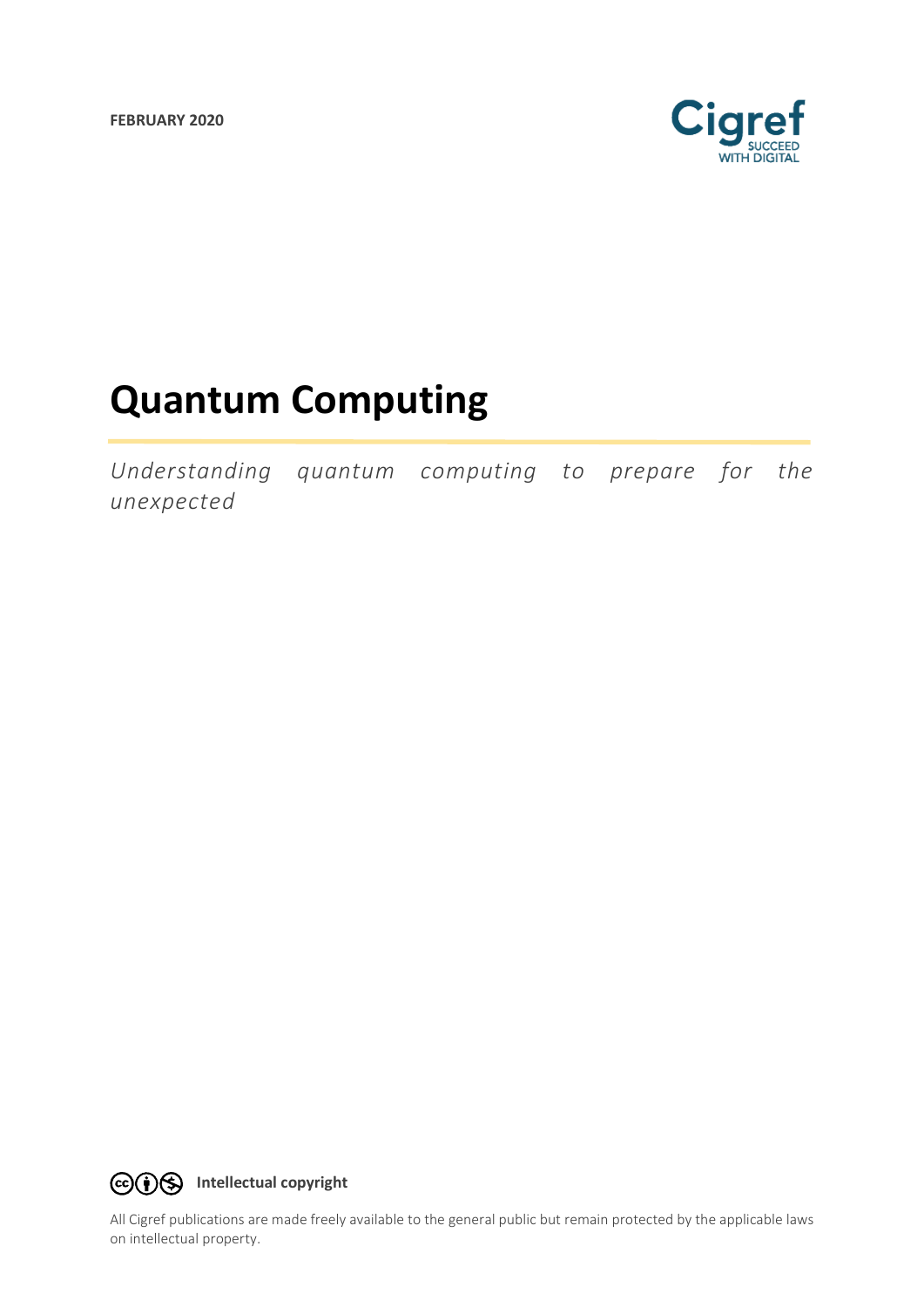# **Editorial**

*Just a few years ago, quantum computing was a utopian dream. Today, however, it is beginning to take root in people's minds. It promises to replace the law of Gordon Moore, a cofounder of Intel who predicted that computing capacity would double every year...up to the physical limit of the atom.*

Atoms are the starting point of quantum computing, which uses nanometric (10<sup>-9</sup>) resources to solve *problems that current computers cannot tackle.*

*The fields of application for quantum computing range from encryption, metrology, optimisation, simulation, data analysis and artificial intelligence, using a future 'universal quantum computer'. Led by several key players like Google, IBM, Microsoft and Atos, the emerging quantum computing ecosystem also includes many start-ups (primarily in North America but in France as well) and is growing.*

*While companies are currently undergoing profound transformations to prepare for and adapt to unexpected technological developments, they cannot ignore the quantum revolution that will undoubtedly shake up IT: first sequential, then parallel, computing will become 'co-occurrent['1](#page-1-0) and impact programming, algorithms, applications and computer security, resulting in new use cases.* 

*Companies must prepare for this major technological breakthrough, the first tangible effects of which are expected within 5 to 10 years.[2](#page-1-1)*

*This breakthrough will translate into new ways of thinking, new ways of working and new tools and skills that remain unknown at present. The use cases waiting to be invented will certainly change companies' business models and organisations which must be transformed, once again, to adapt.* 



### **Jean-Michel ANDRÉ**

CIO of Groupe SEB, Leader of the Cigref working group

<span id="page-1-0"></span> $1$  If a co-occurrence is the simultaneous appearance of two or more elements or classes of elements linked together, generally in a speech. It is then possible to imagine a stack of two or more instructions or classes of functions linked together, derived from a quantum programming language and whose simultaneous execution would result in a 'quantum' program.

<span id="page-1-1"></span><sup>&</sup>lt;sup>2</sup> This is a short span of time in terms of perception: remember that Gmail, the first cloud-based email system, was launched in 2005, 15 years ago.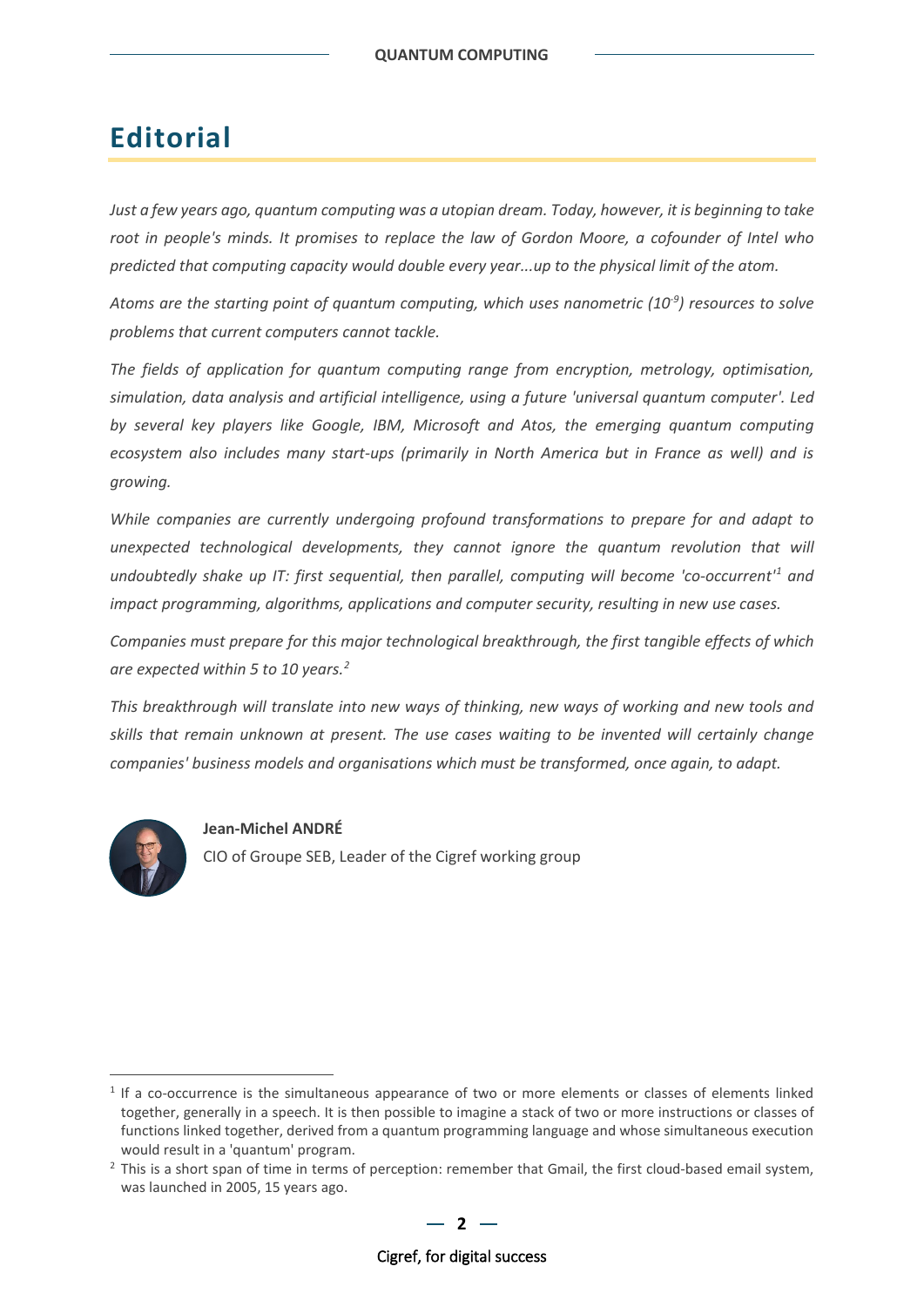# **Acknowledgements**

We would like to thank Jean-Michel ANDRÉ, CIO of Groupe SEB, who steered this study, as well as all those who participated and contributed to this Cigref working group:

| Nicolas BOUVIER - EIFFAGE       | Mohamed MARFOUK - LVMH                |
|---------------------------------|---------------------------------------|
| Blaise BRIGAUD - AIR FRANCE KLM | Emmanuel MONZIES - GROUPE PSA         |
| Eric GOUNOT - DASSAULT AVIATION | Nicolas PERRIN - BANQUE DE FRANCE     |
| Samuel HOLLER - RENAULT         | Marc PORCHERON - EDF                  |
| Paul LAJOIE-MAZENC - EDF        | Sophie POURCHET - FONDATION DE FRANCE |
| Bernard LOISEAU - GROUPE SEB    |                                       |

We would also like to thank the speakers whose input guided our thinking:

- Mehdi BOZZO-REY Global Offering Manager, IBM Q startups
- Philippe DULUC Technical Director, Big Data & Security, Atos
- Olivier EZRATTY Consultant, author and speaker
- Olivier HESS IBM Q Hub France Leader, IBM Q Ambassador
- Sarah LAMOUDI Technology Strategist and Advisor (AI, blockchain, Quantum and Fintech)
- Alain SARLETTE Senior Researcher at INRIA's QUANTIC Lab
- Sébastien TANZILLI Research Director at CNRS, Head of the Quantum Photonics and Information team at INPHYNI (*Institut de Physique de Nice*)

This document was written by Frédéric LAU, Cigref Mission Director, with help from Jean-Michel ANDRÉ, CIO of Groupe SEB, and other work participants.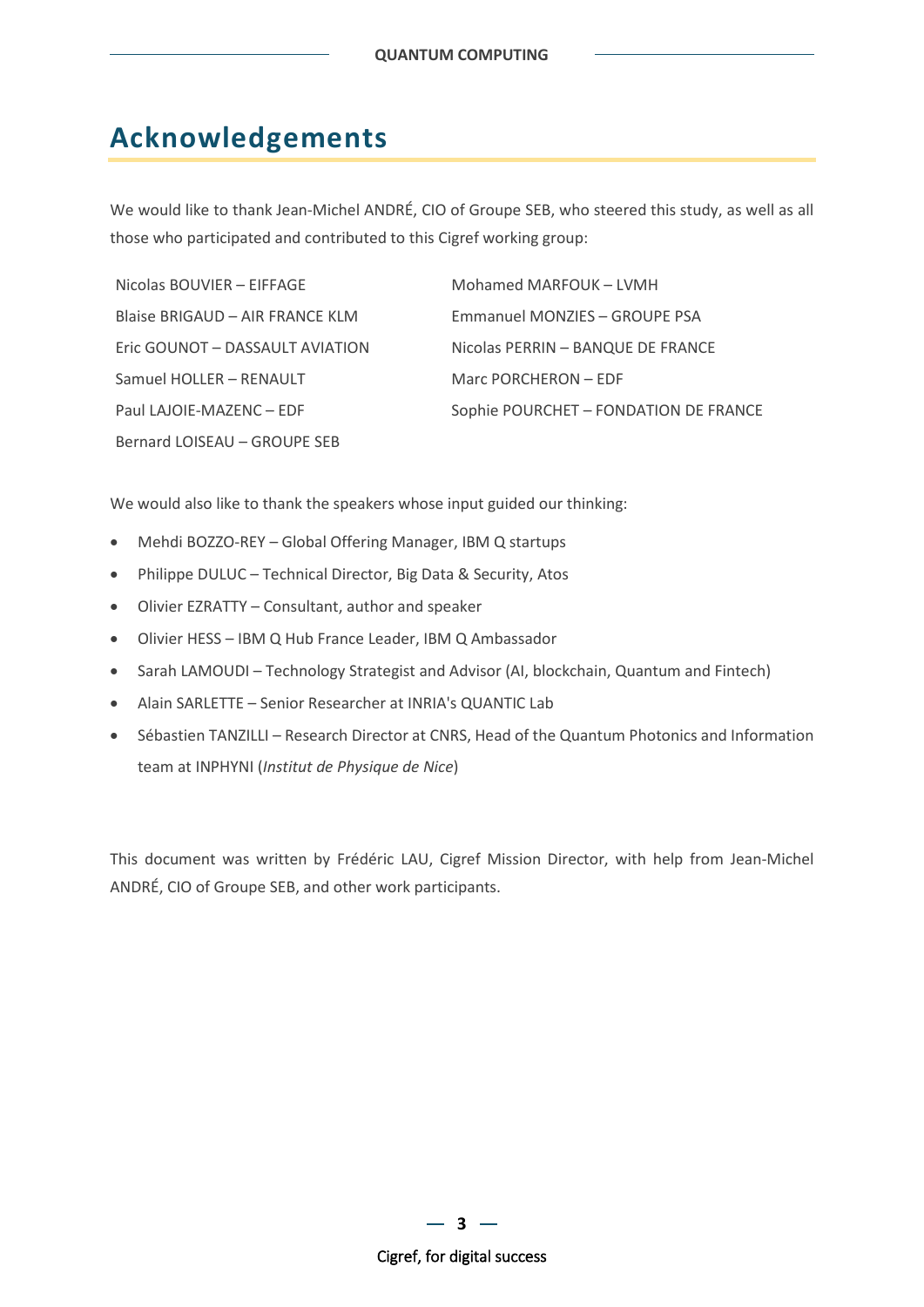# **Table of contents**

# **Table of figures**

| Figure 2: Quantum Computing will transform almost every aspect of our technology, science, economy & life.16 |  |
|--------------------------------------------------------------------------------------------------------------|--|
|                                                                                                              |  |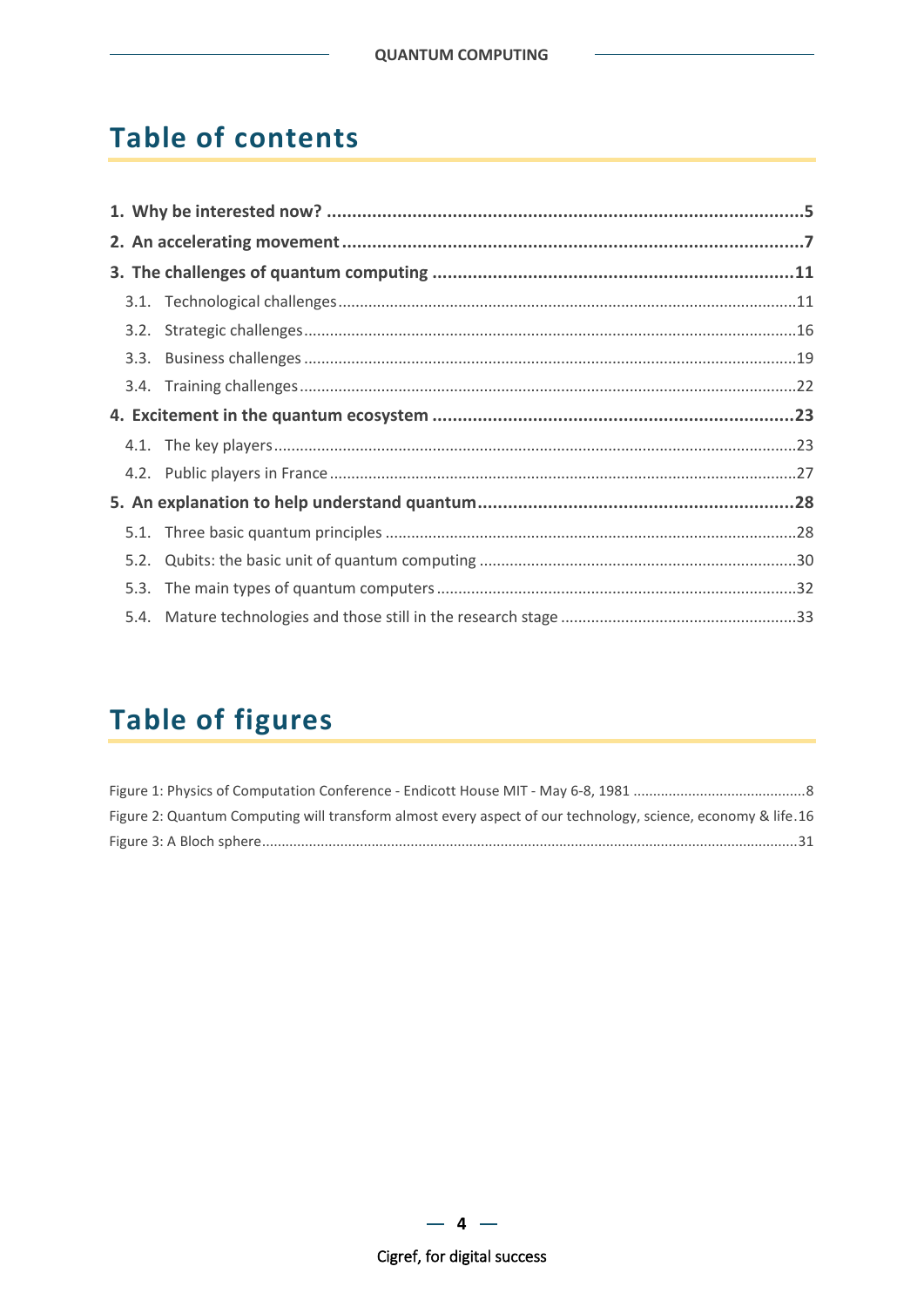# <span id="page-4-0"></span>**1. Why be interested now?**

Innovation is often based on existing technologies, or technologies whose foundations are, if not mastered, at least understandable.

Quantum computing is not one of these technologies.

It is hard to understand and calls into question existing principles of logic and computing. The technologies it uses are still in the research stage and do not come from electronics, an engineering science, but from principles of quantum mechanics, a physical science, applied to information theory.<sup>[3](#page-4-1)</sup> These technologies are still in the research and development stage, and none has really proven its superiority over the others.

Their rapid evolution allows us to do things that were impossible just a few years ago. Even though real progress is difficult to measure, the number of quantum projects is increasing, and the levels of performance are progressing. One of the first revolutions allowed us to apply quantum properties to everyday objects like lasers or electronic structures. For example, these technologies have allowed components to be miniaturized to the nanometric level  $(10^{-9})$ . Today, we are at the dawn of a new revolution in quantum particle measurements and control.

Quantum computing will not replace classical computing. It will supplement it in a certain number of fields: encryption, metrology, simulation and computation. Also, the fulfilment of the promises of quantum computing will have a certain impact on companies' information systems and, beyond that, on their business models. We are going from a utopia into the real world, and this will not happen without disruptions:

- Technology: the tools used will be very different from those of classical computing.
- Business: the promises (power, algorithms, security) will certainly change many companies' business models and processes.
- Human resources: the skills required of quantum computer scientists will not be those currently taught.
- Cultural: we don't think about quantum like we think about computing.

Thus, we perceive that quantum computing will transform the company's culture, companies' information systems and how they are used, and the skills of IT teams. Companies need to be ready to transform themselves (in terms of understanding, skills and culture) the day when quantum computing will finally become effective and operational.

<span id="page-4-1"></span><sup>&</sup>lt;sup>3</sup> Shannon's information theory: [https://en.wikipedia.org/wiki/Information\\_theory](https://en.wikipedia.org/wiki/Information_theory)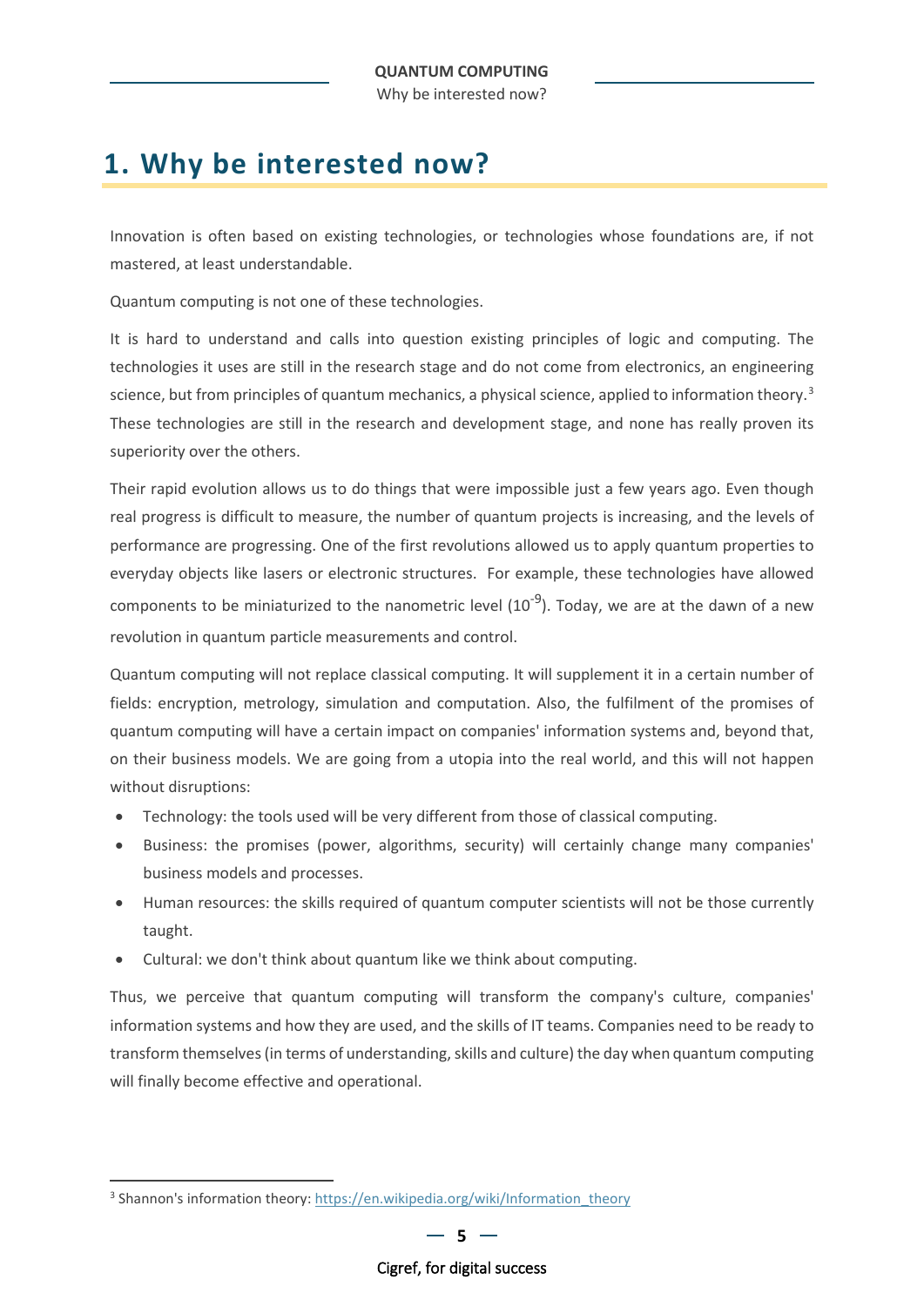Why be interested now?

Access to cloud-hosted quantum computers allows us to experiment with hybrid algorithms that mix classical and quantum computing. Thus, it will be important to identify the cases where quantum computing can be applied in a useful way.

Quantum computing is a continuation of the virtualization of IT infrastructure that is currently developing. The global information architecture may not be changed, but the problems that IT can solve will be on a very different level. For example, we could run optimisation algorithms through a quantum cloud. And, in 10-15 years, complex problems should be able to be solved by occasionally calling on online quantum machines.

The organisation of internal processes could also be disrupted: for example, the computing time of statistical elements related to big data could be reduced, requiring companies to react much faster. This would result in a remodelling of business processes that could be made shorter, with an impact on the teams concerned.

In the same way as with artificial intelligence or big data, technologies that developed very quickly and which required swift proficiency, quantum computing will require new skills that will certainly be less computational than scientific, but still closer to those of an engineer than a physicist. However, given the field's complexity, it is also possible that high level languages will be developed to "smooth" this complexity (but this will not happen immediately), or that the truly quantum part will be outsourced to cloud-based providers, thus avoiding the need for the company to develop extremely specialized and hard-to-acquire skills.

As for artificial intelligence and big data, we will also need to raise awareness of quantum computing among audiences who, while not being experts in the field, will have to use quantum applications. So, not only will we need to raise awareness among, inform, and/or train technical audiences, but also business audiences so that they are aware of what it is possible, or impossible, to do and where the added value can be found, especially business value. We need to help them understand the quantum philosophy more than how it works or how powerful it is.

Quantum computing will not allow us to solve anything and everything in any which way. Above all, it will require us to think differently!

We need to demystify this expected major change right now so that executives can understand it. And so, to help companies prepare for the unexpected aspects of quantum computing, Cigref created a working group on the issue.

The studies of this working group, led by Jean-Michel André, CIO of Groupe SEB, seek to raise awareness and popularise the principles of quantum computing so that we can understand the reach of its promises, stakes and opportunities. And allow companies to anticipate, project themselves, and invest without delay for the future.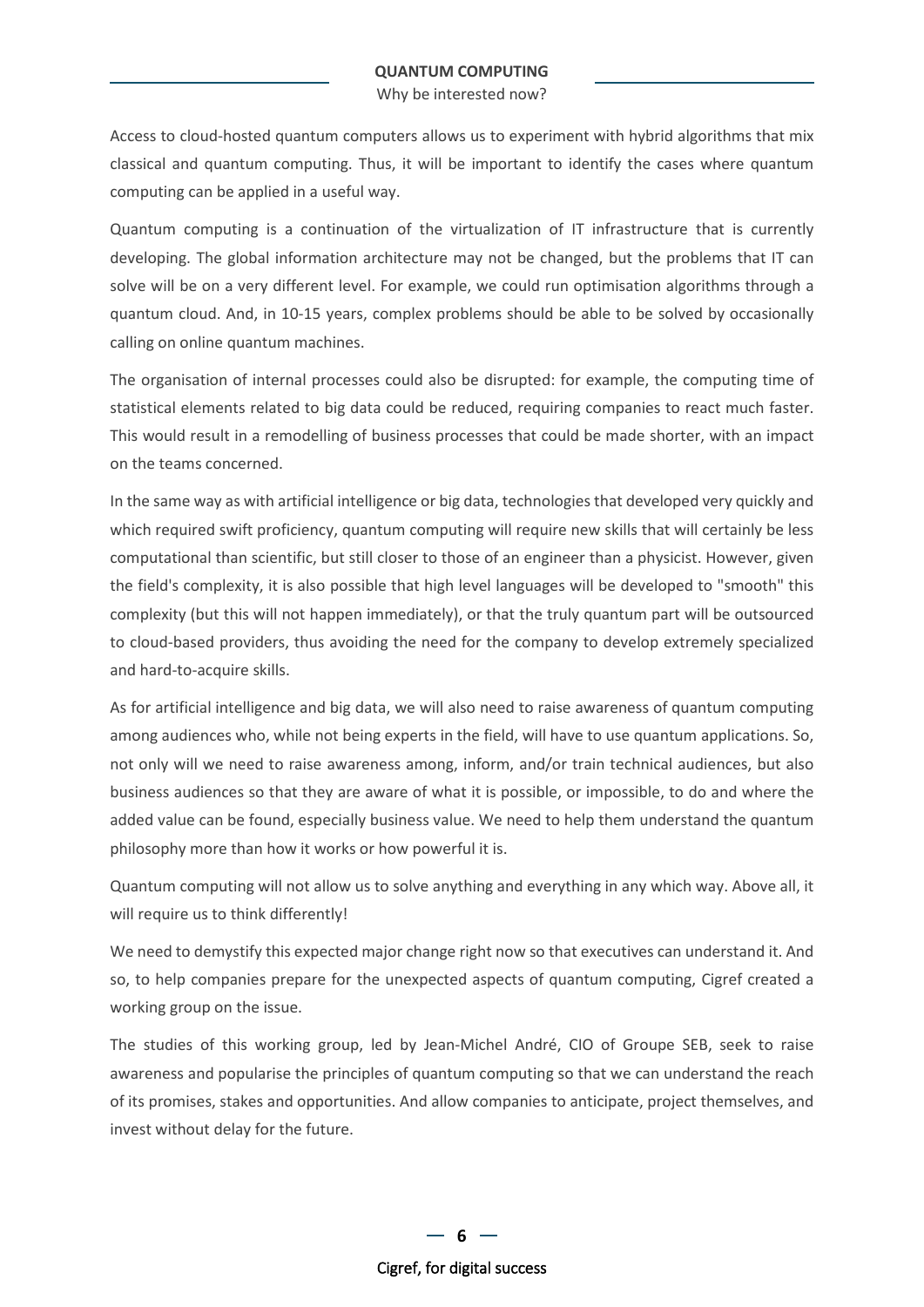An accelerating movement

# <span id="page-6-0"></span>**2. An accelerating movement**

Here, we are not going to detail the history of quantum computing.<sup>[4](#page-6-1)</sup> But if we want to move out of a utopian dream, it nevertheless seems necessary to demonstrate the historical bases that underlie quantum technologies and the moments that helped them to progress and to be aware of the acceleration that has occurred in the last 10 years.

Quantum computing began at the start of the 20th century with the initial work on the quantas theory began by German physicist Max Plank in 1900. This theory made the connection between classical physics and quantum physics. In 1925, the principles of quantum mechanics were developed by Albert Einstein, Niels Bohr, Louis de Broglie, Werner Heisenberg and many other scientists.

### **1935**

In 1935, Albert Einstein and two other physicists, Boris Podolsky and Nathan Rosen, published an article that described a 'thought experiment' to demonstrate that quantum mechanics as defined at the time was incomplete. In summary, the theory explained that if we produced an electron and a positron<sup>[5](#page-6-2)</sup> entangled in an experiment, the measurement of one of the electron's properties is immediately transferred to the positron, which 'knows it immediately', even if it is millions of kilometres away. Einstein speculated that, given that this quantum principle violated the principles of  $locality<sup>6</sup>$  $locality<sup>6</sup>$  $locality<sup>6</sup>$  and reality<sup>[7](#page-6-4)</sup> and that nature should, hypothetically, be realistic and local, quantum mechanics must be incomplete. This is the EPR<sup>[8](#page-6-5)</sup> (Einstein-Podolsky-Rosen) paradox.

For Einstein, this 'faster-than-light' transmission of information was unacceptable: there must be hidden variables that 'gave the impression' of immediate communication.

### **1964**

In 1964, Northern Irish physicist John Bell proposed the principle of an experiment that would solve this problem. It formalises the question through so-called Bell inequalities<sup>[9](#page-6-6)</sup> which are evaluated during the experiment. If the inequality is not respected, then the result of the experiment cannot be explained by the existence of hidden variables, and we must admit the non-local quality of nature that Einstein refused. The state of the technologies at the time only allowed this experiment to be

<span id="page-6-1"></span> $4$  For this, read the entire report from Olivier Ezratty (in French): <https://www.oezratty.net/wordpress/2018/ebook-pour-comprendre-informatique-quantique/>

<span id="page-6-2"></span><sup>5</sup> Positron: an antiparticle with a positive electrical charge associated with the electron, which has negative electrical charge.

<span id="page-6-3"></span><sup>6</sup> Locality: the principle according to which distant objects cannot have a direct influence on each other.

<span id="page-6-4"></span> $^7$  Reality: for a physical property to be real, it only must be possible to predict it with certainty without disturbing the system.

<span id="page-6-6"></span><span id="page-6-5"></span><sup>&</sup>lt;sup>8</sup> [https://en.wikipedia.org/wiki/EPR\\_paradox](https://en.wikipedia.org/wiki/EPR_paradox) **9** Bell inequalities are the relationships that measurements of entangled states must respect assuming a local deterministic theory with hidden variables.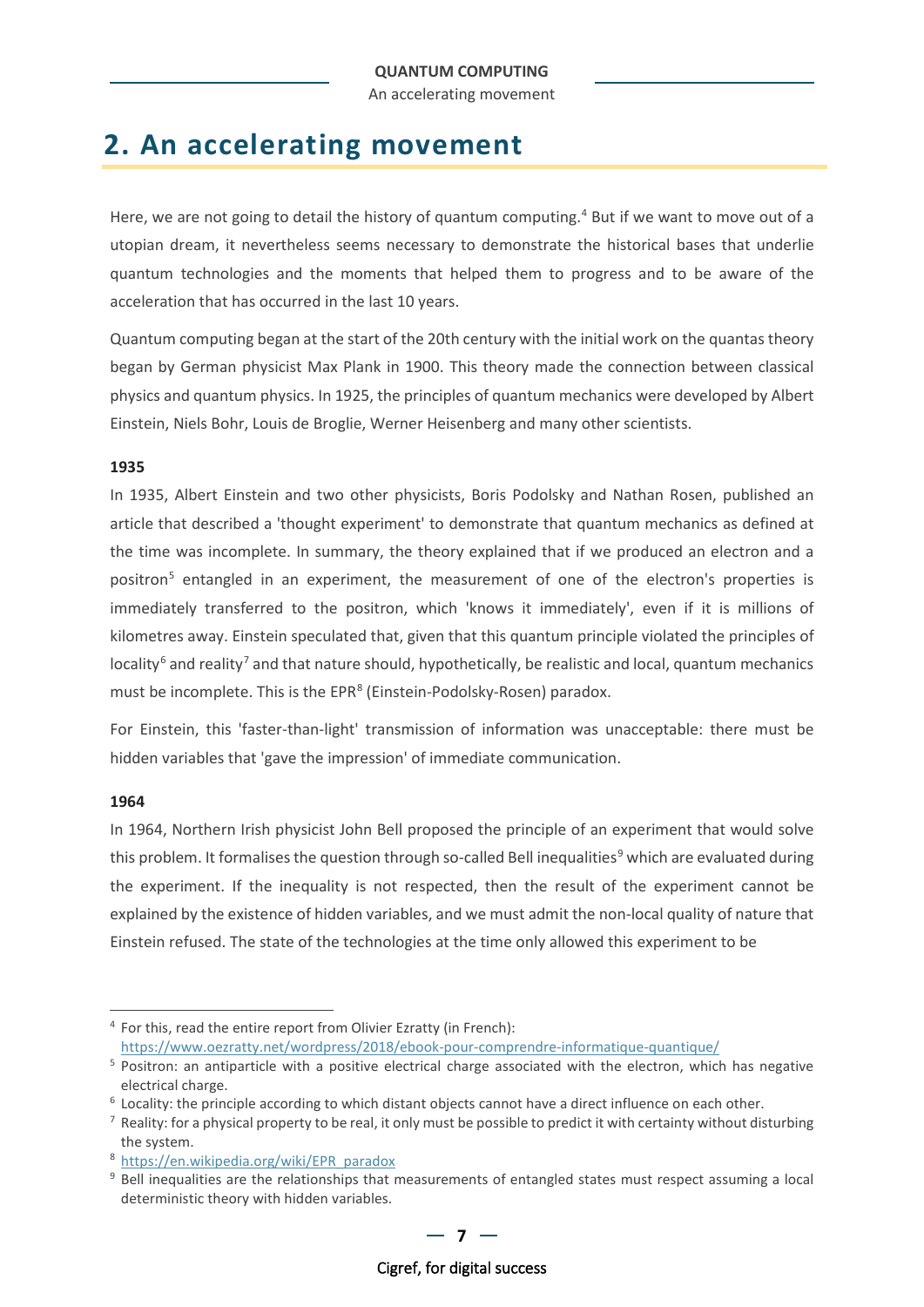An accelerating movement

conducted in the 1980s. French scientist Alain Aspect<sup>[10](#page-7-1)</sup> performed it and showed that Bell's inequalities are indeed violated, confirming the non-local quality of quantum physics, that quantum mechanics were indeed complete and that, consequently, one of Einstein's base hypotheses was false. With this experiment, Alain Aspect demonstrated that the entanglement phenomenon that Albert Einstein theorised, but did not believe, was valid. Later in this document<sup>[11](#page-7-2)</sup>, we will see that entanglement is one of the basic elements of quantum computing.

### **1981**

The 1980s were important in the world of quantum computing. In 1981, the first MIT (Massachusetts Institute of Technology) conference was held on this subject. This conference assembled many renowned scientists and physicists and gave birth to the idea of encoding information in the quantum states of matter.



*Figure 1: Physics of Computation Conference - Endicott House MIT - May 6-8, 1981*

During the conference, American physicist Richard Feynman (winner of the 1965 Nobel prize in physics) was the first to see the potential of quantum computers. Since classical computers (Turing machines) were not powerful enough to simulate quantum phenomena, he suggested, in a quote that became famous, using quantum simulators, which were simpler and easier to control, to study other quantum systems.

It was the first time that someone had imagined a quantum computer, or at least a simulation of it! From then on, work sped up.

<span id="page-7-0"></span>*"Nature isn't classical, dammit, and if you want to make a simulation of nature, you'd better make it quantum mechanical, and by golly it's a wonderful problem, because it doesn't look so easy"*

Richard Feynman - 1981

<span id="page-7-1"></span><sup>10</sup> <http://www.cnrs.fr/fr/personne/alain-aspect> (in French)

<span id="page-7-2"></span><sup>&</sup>lt;sup>11</sup> See chapter 5.1. Three basic quantum principles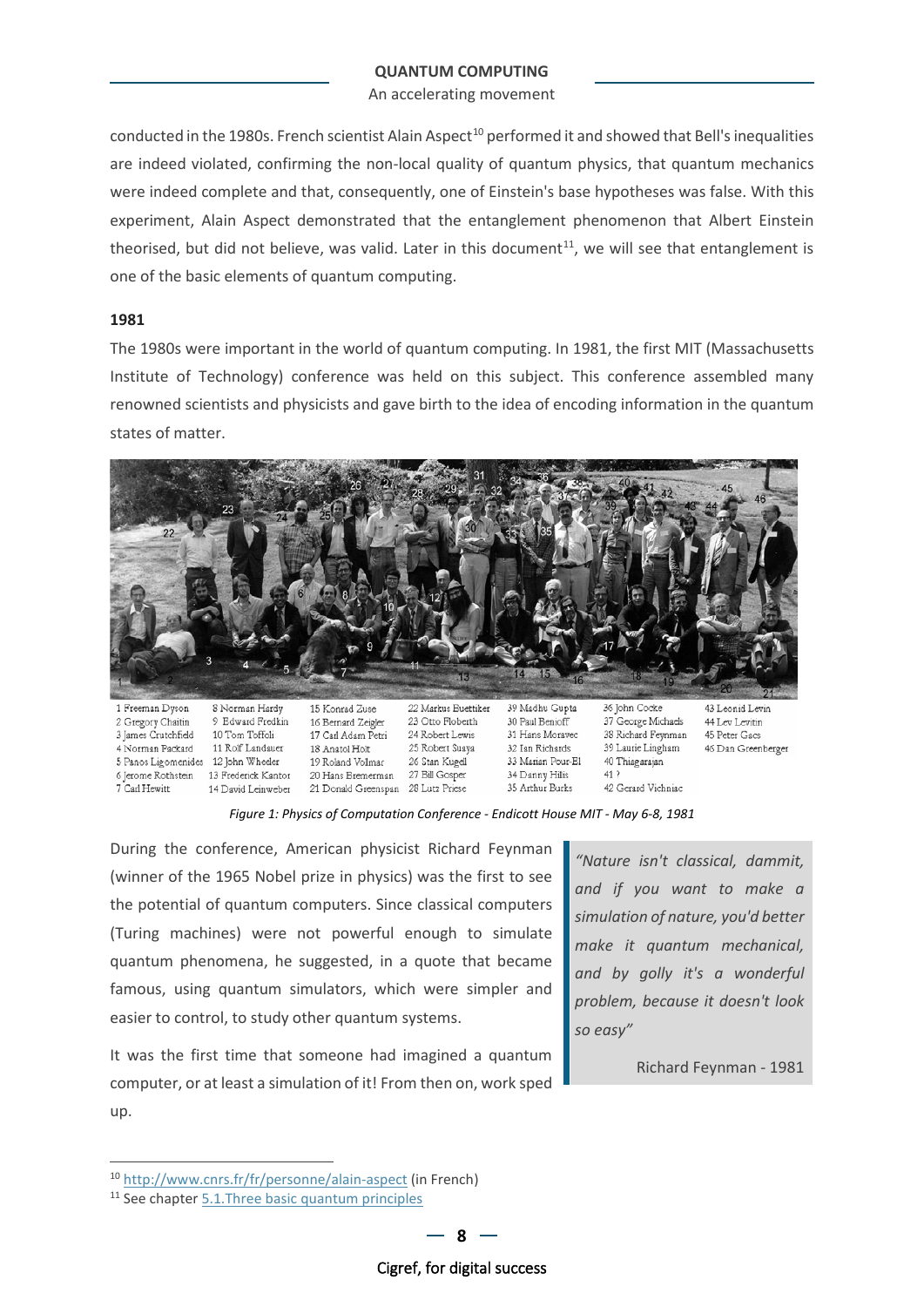An accelerating movement

### **1984**

In 1984, Charles H. Bennett of IBM Research, who had helped to develop quantum computing theory in the 70s, and Gilles Brassard of the University of Montreal, proposed the first quantum encryption protocol: BB84, a mechanism for exchanging quantum keys.

### **1993**

In 1993, an international group of six scientists including Charles H. Bennet confirmed the intuitions of a majority of science fiction authors by demonstrating that perfect teleportation is possible *in principle*, but only if the original is destroyed (which could be a problem!).

#### **1995**

In 1995, Peter Shor, an applied mathematics researcher at MIT, demonstrated that quantum computing with qubits allows for an algorithm able to factor any integer into two prime numbers in record time (a few dozen seconds).<sup>[12](#page-8-0)</sup> In theory—in practice is another matter—it is possible to break the secret codes not only of banks, but governments and armies, using Shor's algorithm.<sup>[13](#page-8-1)</sup>

Quantum computing then began to interest people beyond the scientific world, since we understood that information system security could be under threat. Very soon, we started to see new actors get involved from outside the science field.

### **1996**

In 1996, David DiVicenzo, a researcher at IBM, identified the first criteria of a quantum processor:

- the qubits must be integrable and feasible in great numbers,
- it must have universal quantum gates able to perform any kind of algorithm,
- it must be reliably readable in one go,
- each qubit must be able to be initialised to 0 efficiently.

The same year, IBM presented the first 2-qubit quantum computer.

#### **1997**

However, quantum computers are extremely fragile because many errors appear in the computations due to 'quantum decoherence'.<sup>[14](#page-8-2)</sup> An error-correction mechanism is essential. In 1997 Alexei Kitaev, a Russian-American physics professor at the California Institute of Technology and researcher at Microsoft, had the idea of taking inspiration from topology, a branch of mathematics that studies objects and their properties when they are subjected to deformations, to suggest a solution to this problem.

<span id="page-8-0"></span><sup>&</sup>lt;sup>12</sup> In comparison, in 2012, an algorithm running for a year on 425 classical 4-core computers factored a number coded with 768 bits (a record that has yet to be beaten!).

<span id="page-8-1"></span><sup>13</sup> <https://interstices.info/lalgorithme-quantique-de-shor/> (in French)

<span id="page-8-2"></span><sup>&</sup>lt;sup>14</sup> See chapter [5.2.](#page-29-0) [Qubits: the basic unit of quantum computing](#page-29-0)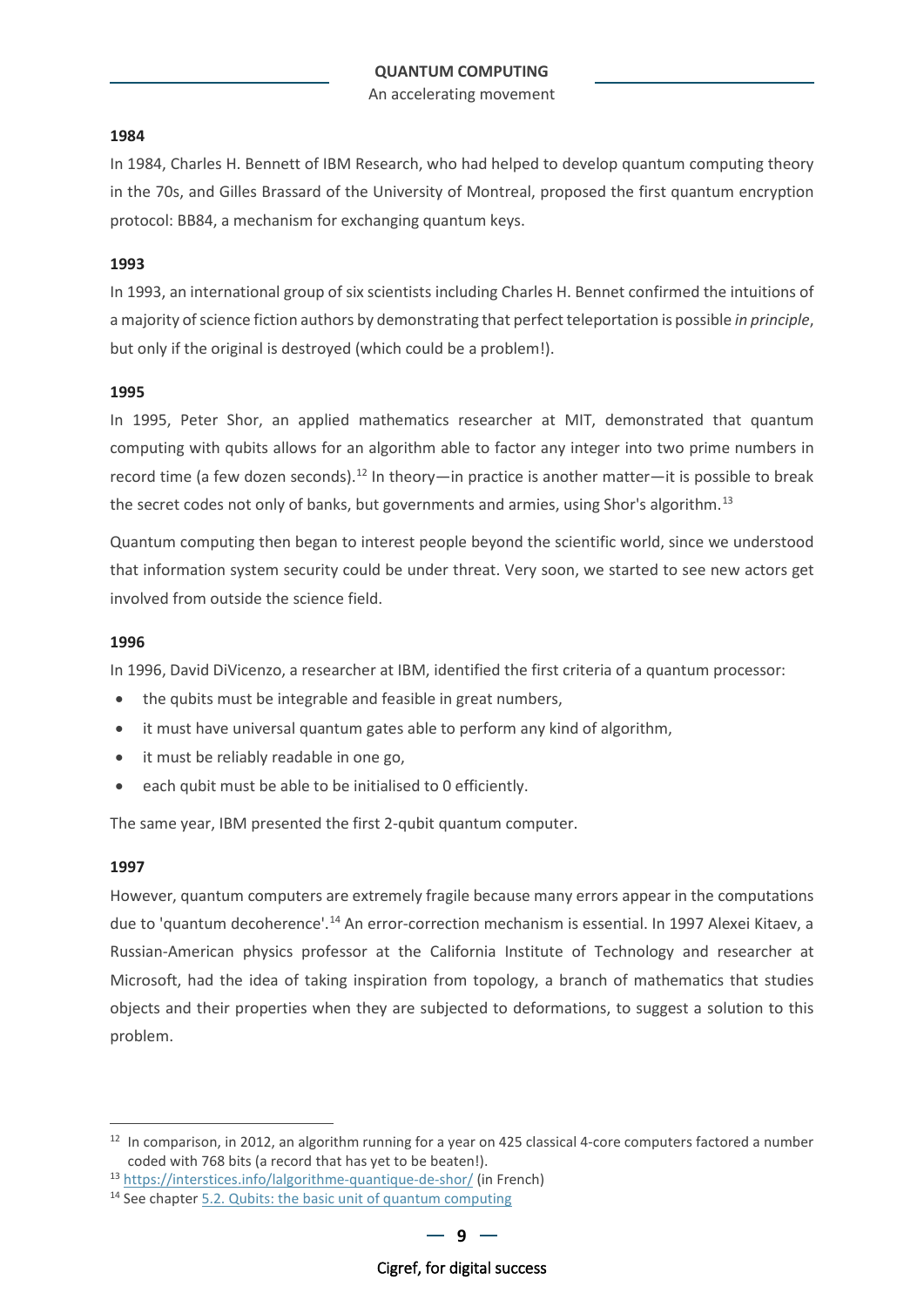An accelerating movement

### **2001**

In 2001, IBM researchers factored the number 15 using Shor's algorithm on their quantum machine.

### **2011**

In 2011, new players came onto the scene, mainly from the digital technology sector, accelerating everything once again. In 2011, California company D-Wave presented the first 128-qubit quantum computer.

### **2012**

In 2012, two physicists, David Wineland and Serge Haroche, received the Nobel prize in physics for their work on controlling and measuring atoms. The former successfully controlled the quantum state of ions using photons, and the latter studied the quantum decoherence phenomenon by successfully measuring the information of a quantum system without destroying it.

The quantum decoherence phenomenon was a problem: the longer this time is, the greater the number of quantum logic gates that can be executed.<sup>[15](#page-9-0)</sup> But if this time is not long enough to execute all of an algorithm's operations, there is no point. This barrier fell the same year (2012) when IBM successfully executed quantum algorithms in a complete manner.

### **2015**

In 2015, it was demonstrated that error-correction algorithms are functional and can be used.

### **2016**

In 2016, Microsoft announced that quantum computing had become a strategic priority. IBM made the first quantum computer available on a public cloud. To date, more than 100,000 people have used it, and over 140 articles have been published using work done on this machine.

### **2017**

In 2017, ATOS brought the ATOS QLM (Quantum Learning Machine) to the market, simulating 30 qubits. Rigetti began producing silicon wafers for quantum computing, and Intel announced the manufacture of a 17-qubit quantum computing circuit. IBM successfully simulated the molecular structure of beryllium hydride ( $BeH<sub>2</sub>$ ) and reached the theoretical threshold of quantum supremacy with a 50-qubit computer.

### **2018**

In 2018, Intel revealed its 49-qubit computer, then Google unveiled Bristlecone, a 72-qubit quantum processor, while Atos showcased a 41-qubit version of ATOS QLM.

<span id="page-9-0"></span> $15$  A logic gate, whether quantum or electronic, is the basic component of an elementary electronic or quantum circuit. In electronics, these gates are built using several suitably connected transistors; in quantum technology, they operate on a small number of qubits.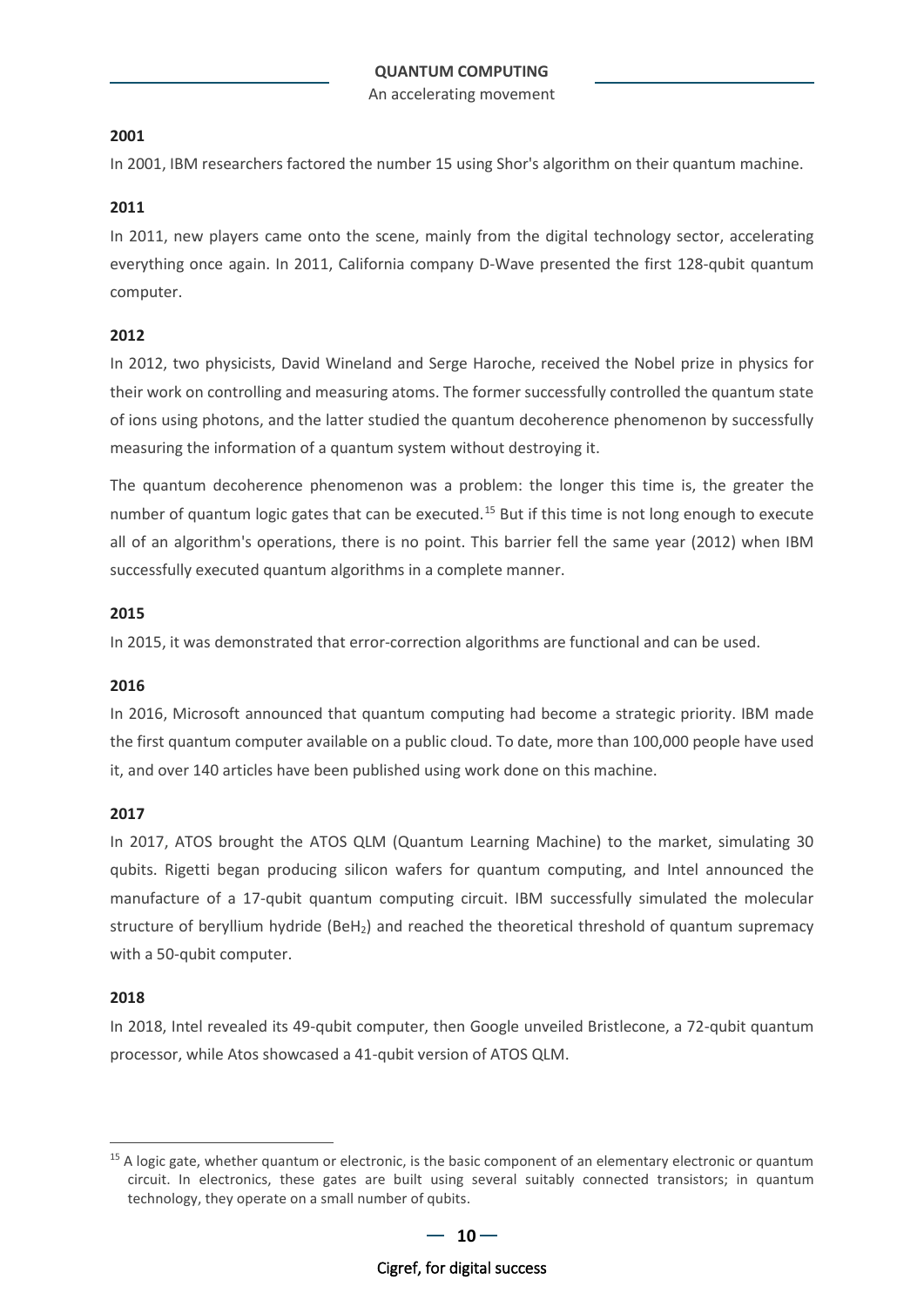### **2019**

In 2019 at the CES in Las Vegas, IBM revealed the first 'compact' 20-qubit computer called IBM Q System One. In October 2019, Google announced having achieved quantum supremacy, although the results were controversial.

### **2020**

At the 2020 CES, IBM announced that a new machine with 28 qubits called 'Raleigh' was online.

The utopian dream period is over: the real world is taking over, and all the key players in digital technology who see their ecosystem threatened by quantum computing are entering the ring.

# <span id="page-10-0"></span>**3. The challenges of quantum computing**

### <span id="page-10-1"></span>**3.1. Technological challenges**

Today, there are no companies that are not setting up computers or means of computing and communication based on technologies that use computing algorithms. These technologies, now referred to as digital, follow a sequential computing logic with increasing parallelism, which has helped to considerably reduce computation and processing time over the last fifty years. The increased computing power and miniaturisation of components also contributed heavily.

Nevertheless, despite new algorithms and technologies such as artificial intelligence, it is becoming increasingly complex to go faster. The technology is reaching physical limits that, it seems, cannot be circumvented.

### **INCREASING COMPUTING POWER**

Quantum computing promises to break through this limit: instead of 'unfurling' instructions and processes to reach a solution, even if it requires exploring all the possibilities, we can envision simultaneously processing all the instructions, exploring all the facets of a problem at the same time and give the solution all at once in the end. This is the key promise of quantum computing: provide a result in record time where a classical computer would take several days, months, or years.

In 1997, IBM's computer Deep Blue, the computer that beat a chess grandmaster, Garry Kasparov, for the first time, examined 200 million possible moves per second. With a quantum machine, it could have been capable of calculating several billion moves in one second.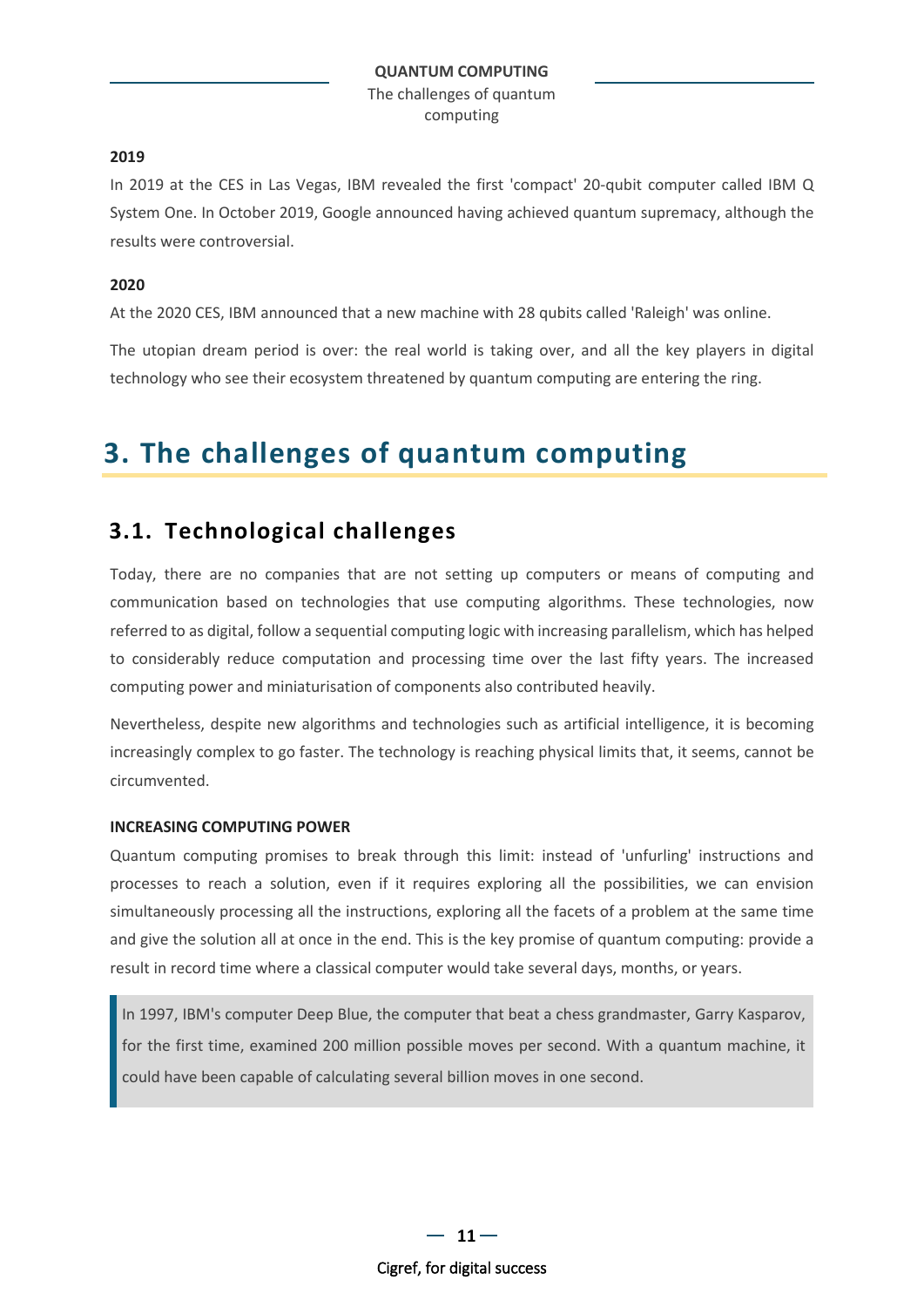A comparison of the number of bits and qubits<sup>[16](#page-11-0)</sup> for modelling molecules:

- A water molecule (H<sub>2</sub>O):  $10^4$  bits, but just 14 qubits.
- A caffeine molecule  $(C_8H_{10}NO_2)$ :  $10^{48}$  bits, but just 160 qubits.
- A penicillin molecule  $(C_{16}H_{18}N_2NaO_4S)$ : 10<sup>86</sup> bits, but just 286 qubits.

*Source: IBM Q*

Quantum computers can solve problems that would be impossible with classical computers. Of course, they will not replace classical computers, which are better at common tasks (office processing, emails, etc.), but they will be perfect for solving problems that require significant computing power. For example, optimising the journey time for transporters or scheduling flights, encryption and decryption, searching among big data sources, or modelling various materials or molecules.

### **APPLICATION APPROACHES**

Today, important research programmes are studying what it is possible to do in terms of applications by exploiting the properties of entanglement, non-locality and superposition<sup>[17](#page-11-1)</sup> that are specific to quantum systems. These works target four major fields: metrology, communication, simulation, and universal computers.

In **metrology**, the science of measurement, this is a true revolution in having results that are statistically reliable. Even though the information carried by a qubit is very sensitive to environmental disturbances, the work being carried out allows us to build very sensitive sensors. Today, several concrete projects are under development for very specialised applications like the LIGO gravitational wave detector, inertial measurement unit, etc. The key players in this field are Thalès, the Paris Observatory, the NIST $^{18}$  $^{18}$  $^{18}$  as well as many start-ups.

In **communications**, the quantum correlations between entangled particles allow a message to be encrypted, guaranteeing it will not be intercepted during transmission. One key player today is ID Quantic (in Geneva, Switzerland) which offers to send information protected by quantum keys over distances of around 100 km. China, the University of Delft, and the Experimental Physics Institute at the University of Innsbruck are working on reliable quantum node networks, including by satellite. Paris Saclay University is also working on 'quantum repeaters' to counter losses over the line.

Today, we can use classical computers to imitate a part of a quantum system that we know how it works. We call this a quantum **simulator**.<sup>[19](#page-11-3)</sup> This type of tool does not allow us to simulate the entirety of quantum logic; we have to finely target what we want to simulate ('we have to ask the right question

<span id="page-11-0"></span><sup>&</sup>lt;sup>16</sup> See chapter [5.2.](#page-29-0) [Qubits: the basic unit of quantum computing](#page-29-0)

<span id="page-11-2"></span><span id="page-11-1"></span><sup>&</sup>lt;sup>17</sup> See chapter [5.1.Three basic quantum principles](#page-27-2) <sup>18</sup> NIST: National Institute of Standards and Technology

<span id="page-11-3"></span> $19$  See chapter [5.3.](#page-31-0) [The main types of quantum computers](#page-31-0)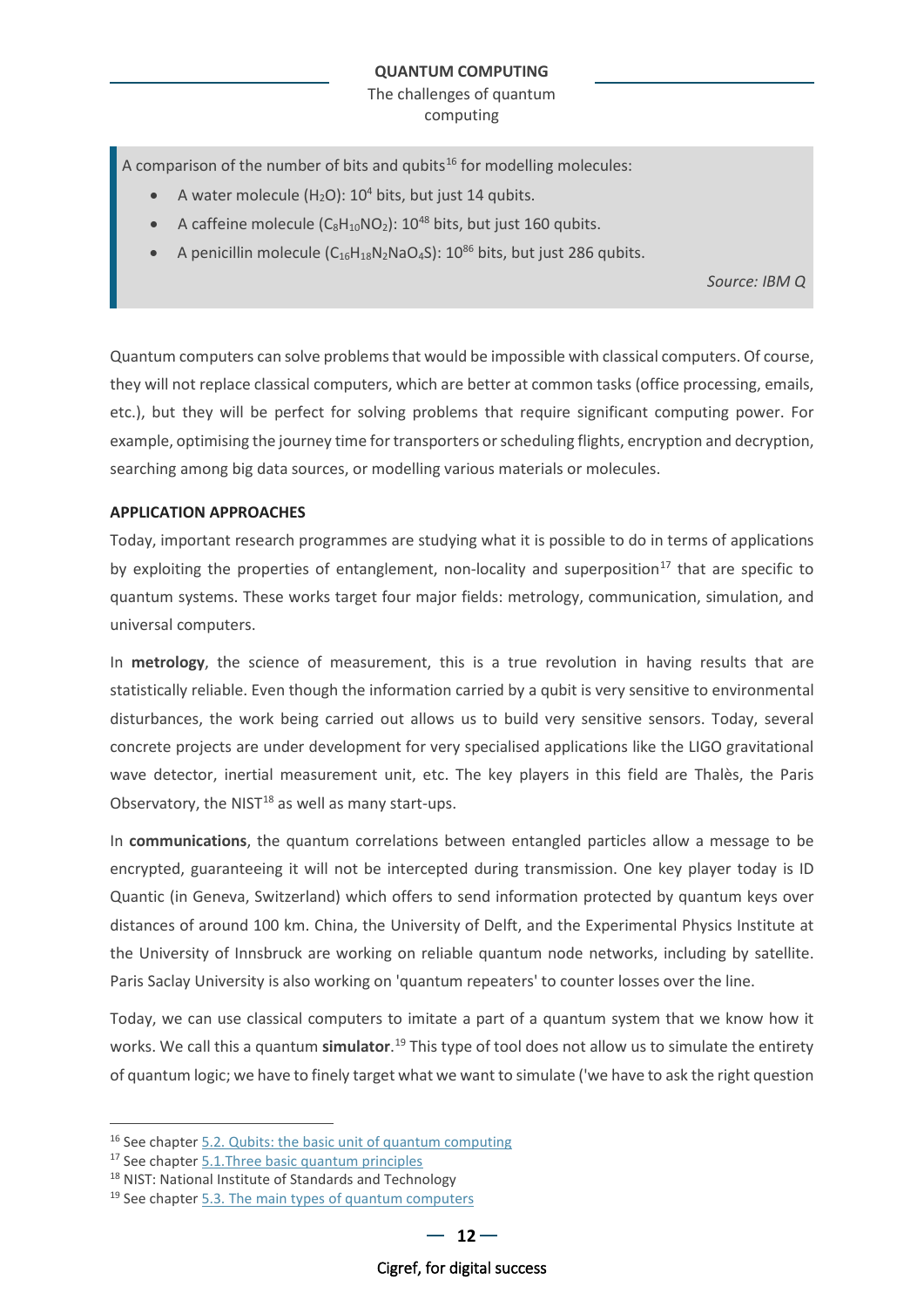The challenges of quantum computing

that the simulation will answer'). For example, a simulation can help us imagine improvements to optimisation algorithms. Some simulation methods are now considered mature (such as the Quantic Monte Carlo method<sup>20</sup>) and could represent a path that combines precision, error control and computing power as a function of the system's size. But, despite some interesting successes, the limits of these solutions mean they are still marginal. The players present in this field today are D-Wave, Google in electronic circuits, Atos, and Bull for classical simulations as well as major corporations and many academic researchers.

The last field of application concerns **universal quantum computers**. **[21](#page-12-1)** This is the equivalent of a Turing machine<sup>22</sup>, but quantum. It operates as a classical computer with discrete error correction strategies, and the result is probabilistic. It is an approach that allows us to focus only on certain aspects: the basic operations. The more we increase the number of basic operations, the more we increase precision. The increase in computation speed compared to classical computers is proven for certain computations such as integer factorisation, searching for  $NP<sup>23</sup>$  $NP<sup>23</sup>$  $NP<sup>23</sup>$  solutions or solving sparse linear systems (big data and machine learning). But the switch from classical computing to quantum computing will not systematically result in improvements. Furthermore, we will need extremely powerful electronics since problems multiply as we multiply the number of qubits. Currently, we see 99%<sup>[24](#page-12-4)</sup> precision in small systems (from 5 to 10 qubits), and to reach an efficient scale, research is focusing on scalable error correction strategies, efficient control architectures for large systems and 'quantum compilation' optimization. The players are IBM, Microsoft, Intel, Google, and all the major universities in the world as well as a few big start-ups (for example, Rigetti<sup>[25](#page-12-5)</sup>).

<span id="page-12-0"></span><sup>20</sup> [Http://www.lcpq.ups-tlse.fr/spip.php?article591](http://www.lcpq.ups-tlse.fr/spip.php?article591) (in French)

<span id="page-12-1"></span> $21$  See chapter [5.3.](#page-31-0) [The main types of quantum computers](#page-31-0)

<span id="page-12-2"></span><sup>22</sup> [https://en.wikipedia.org/wiki/Turing\\_machine](https://en.wikipedia.org/wiki/Turing_machine)

<span id="page-12-3"></span><sup>&</sup>lt;sup>23</sup> [https://en.wikipedia.org/wiki/Computational\\_complexity\\_theory\)](https://en.wikipedia.org/wiki/Computational_complexity_theory)

<span id="page-12-4"></span><sup>&</sup>lt;sup>24</sup> Remember, classical systems (computations based on bits) are 100% precise: they do not make errors.<br><sup>25</sup> [Https://www.itforbusiness.fr/thematiques/cloud-computing/item/10668-un-cloud-quantique-a-destination-](https://www.itforbusiness.fr/thematiques/cloud-computing/item/10668-un-cloud-quantique-a-destination-des-entreprises)

<span id="page-12-5"></span>[des-entreprises](https://www.itforbusiness.fr/thematiques/cloud-computing/item/10668-un-cloud-quantique-a-destination-des-entreprises) (in French)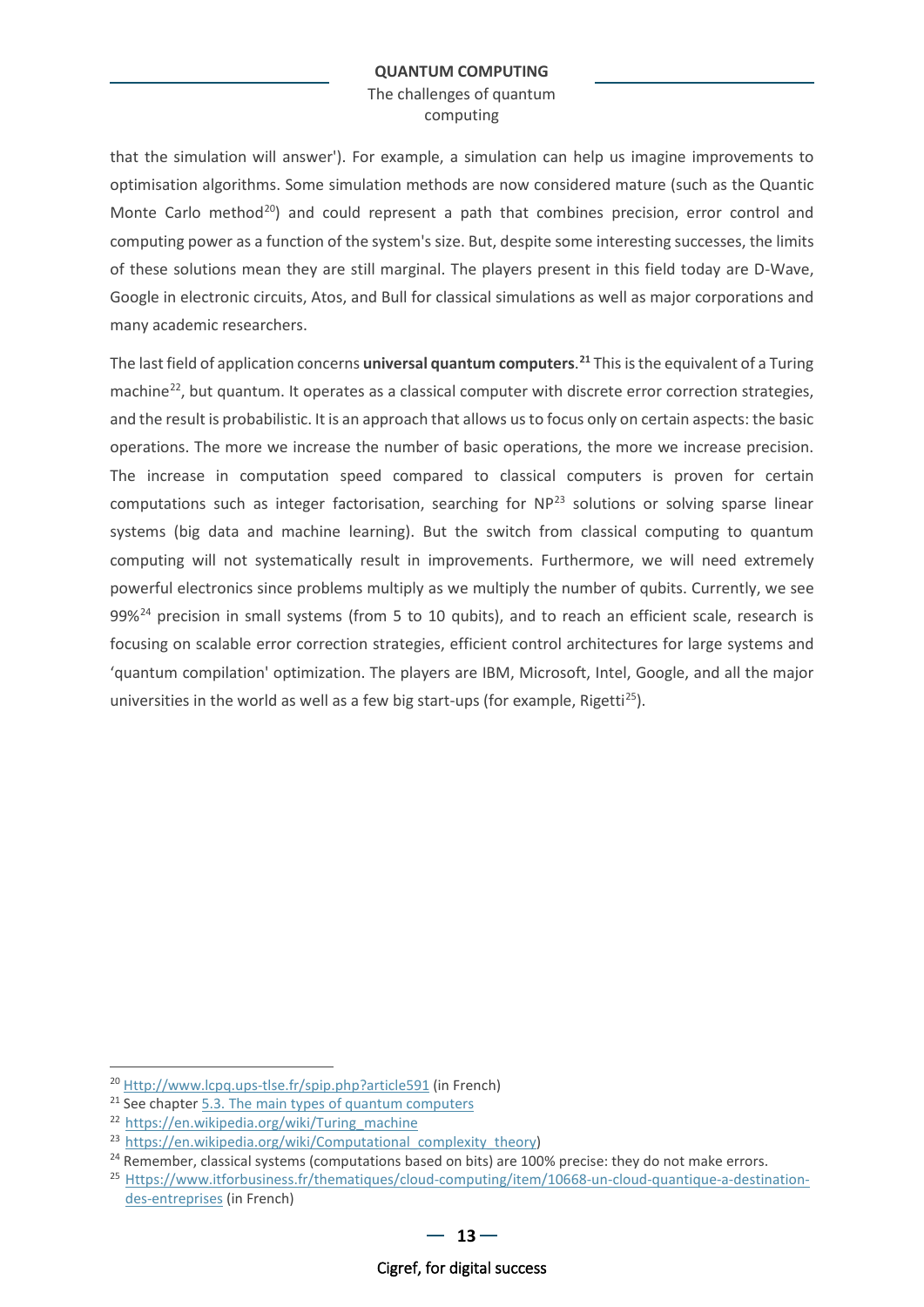The challenges of quantum computing

### **REACHING THE 'QUANTUM ADVANTAGE'**

Quantum computers are still very fragile: the qubits that perform these feats are not yet stable enough, whatever the technologies used.<sup>26</sup> These same technologies are very diverse and have yet to demonstrate a clear competitive advantage that would allow us to choose one over another. This leads to the second technological challenge: once a technology will be able to produce a sufficient number of stable qubits without error (we estimate that a thousand qubits are needed for a tool to be useful) and an algorithm can be executed completely and repeatedly in a variety of contexts, speed will increase. So, while Moore's law, in its commonly-held meaning<sup>[27](#page-13-1)</sup>, predicted growth that was 'just' exponential (power increases by a factor of 2; it doubles each time: 2, 4, 8, 16, etc.), Neven's law<sup>[28](#page-13-2)</sup> predicts 'doubly' exponential growth (the power increases by a power of a power of 2 each time: 2, 16, 256, 65536, etc.).

It is this very fast acceleration that allows the scientific community to say that, in 5 years, a team will emerge with a specific algorithm and use case that will demonstrate what we call a 'quantum advantage'.[29](#page-13-3)

*'By 2023, 20% of organisations will be budgeting for quantum computing projects compared to less than 1% today*'

> Brian Burke, Chief of research, Gartner Sept 2019 - Gartner Symposium/ITxpo

Right now, we are entering the phase that IBM calls 'quantum advantage'. In 2017, IBM already successfully simulated the molecular structure of beryllium hydride (BeH<sub>2</sub>) and reached the theoretical threshold of quantum supremacy with a 50-qubit computer. More recently in October 2019, Google announced in an article in the journal Nature<sup>[30](#page-13-4)</sup> having reached quantum supremacy with a quantum computer of its own design that successfully performed a computation in 3 minutes and 20 seconds that would have taken the largest computers currently in existence 10,000 years. IBM put this achievement into perspective by demonstrating that it was possible to arrive at the same result in 2.5 days by using an alternative technique on a classical computer. Nevertheless, it is a quantum achievement.

<span id="page-13-0"></span><sup>&</sup>lt;sup>26</sup> See chapter [5.4.](#page-31-0) [Mature technologies and those still in the research stage](#page-31-0)

<span id="page-13-1"></span><sup>&</sup>lt;sup>27</sup> Initially, Moore's law predicted that the number of transistors on a chip would double (miniaturisation) every 18 months. More recently, this law has been commonly taken to mean that a computer's processing power would double over the same period.

<span id="page-13-2"></span><sup>&</sup>lt;sup>28</sup> Harmut Neven is the director of the Quantum Artificial Intelligence lab, a joint initiative of NASA, the Universities Space Research Association and Google Research. QAILab's objective is to advance research into

<span id="page-13-3"></span>the way in which quantum computing could help machine learning.<br><sup>29</sup> Some people talk about 'quantum supremacy', which is the supposed capability of a quantum computer to perform computations that a classical (super)computer cannot do. Achieving this would shift us into a whole other dimension that is currently inaccessible.

<span id="page-13-4"></span><sup>30</sup> *Quantum supremacy using a programmable superconducting processor* – Nature, 23 October 2019 <https://www.nature.com/articles/s41586-019-1666-5>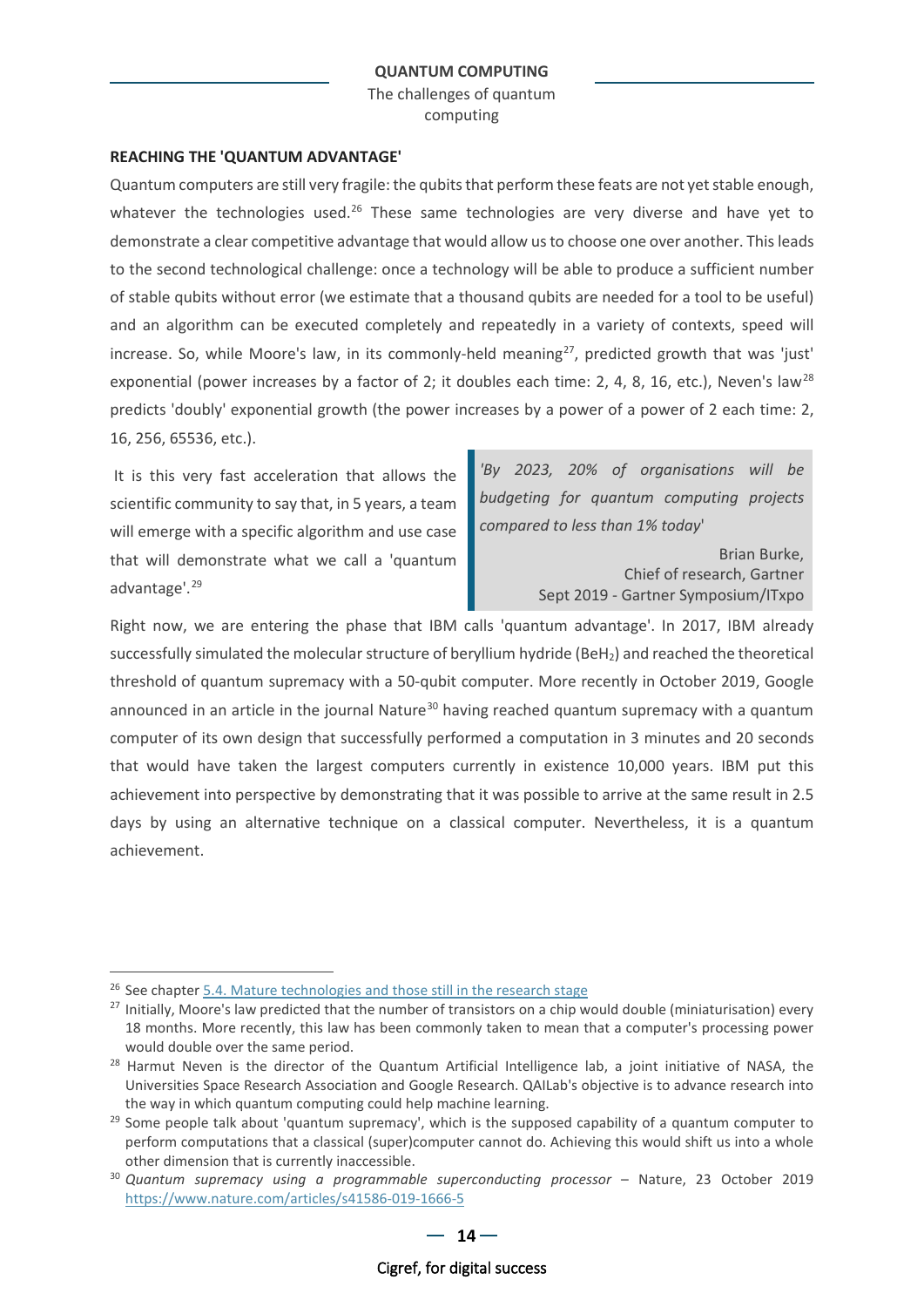The challenges of quantum computing

### **WHAT ALGORITHMS FOR QUANTUM COMPUTING?**

This last example on Google's achievement and IBM's reaction is very interesting because it raises the issue of knowing which algorithms will be used on quantum machines. There is no reason to replace classical computing if the gains are not sufficient or if we can obtain the same results in an 'acceptable' timeframe using a classical method.

In public and private research labs right now, we know how to create quantum systems that are capable of making computations, but the issue that arises is knowing which type of computations are pertinent to quantum computers, because you cannot take a classical algorithm and transform it into quantum.

Given that there is no technology that is really operational and stable, the complex algorithms that could be applied to quantum computing have not yet been implemented. Nevertheless, there are several waiting to be experimented. We can classify them into four major families of algorithms<sup>[31](#page-14-0)</sup>:

- **Search algorithms** to look for information in complex or large data sources or structures,
- **Algorithms based on quantum Fourier transforms**, which are considerably important in mathematics and encryption,
- **Algorithms related to complex systems** such as neural network training, optimal pathfinding in networks, or process optimisation,
- **Algorithms for simulating physical quantum systems** used to simulate interactions between atoms in various organic and inorganic molecular structures.

### **Encryption meets quantum**

Shor's algorithm is the most spectacular illustration of quantum computing: its purpose is to solve the problem of factoring large numbers into its prime factors. Public-key encryption is based on this factoring problem to generate RSA encryption keys. With today's algorithms and supercomputers, we are capable of factoring numbers with around 250 digits, but beyond 500 digits, it becomes impossible. On the other hand, the more digits a key has, the longer it takes to crack by breaking it down into prime numbers. So, while several hundreds of classical computers working in tandem would take one billion years to decompose a 2048-bit key, a quantum computer would just need a hundred seconds.

<span id="page-14-0"></span><sup>31</sup> Olivier Ezratty's classification (in French) - [https://www.oezratty.net/wordpress/2018/comprendre](https://www.oezratty.net/wordpress/2018/comprendre-informatique-quantique-algorithmes-et-applications/)[informatique-quantique-algorithmes-et-applications/](https://www.oezratty.net/wordpress/2018/comprendre-informatique-quantique-algorithmes-et-applications/)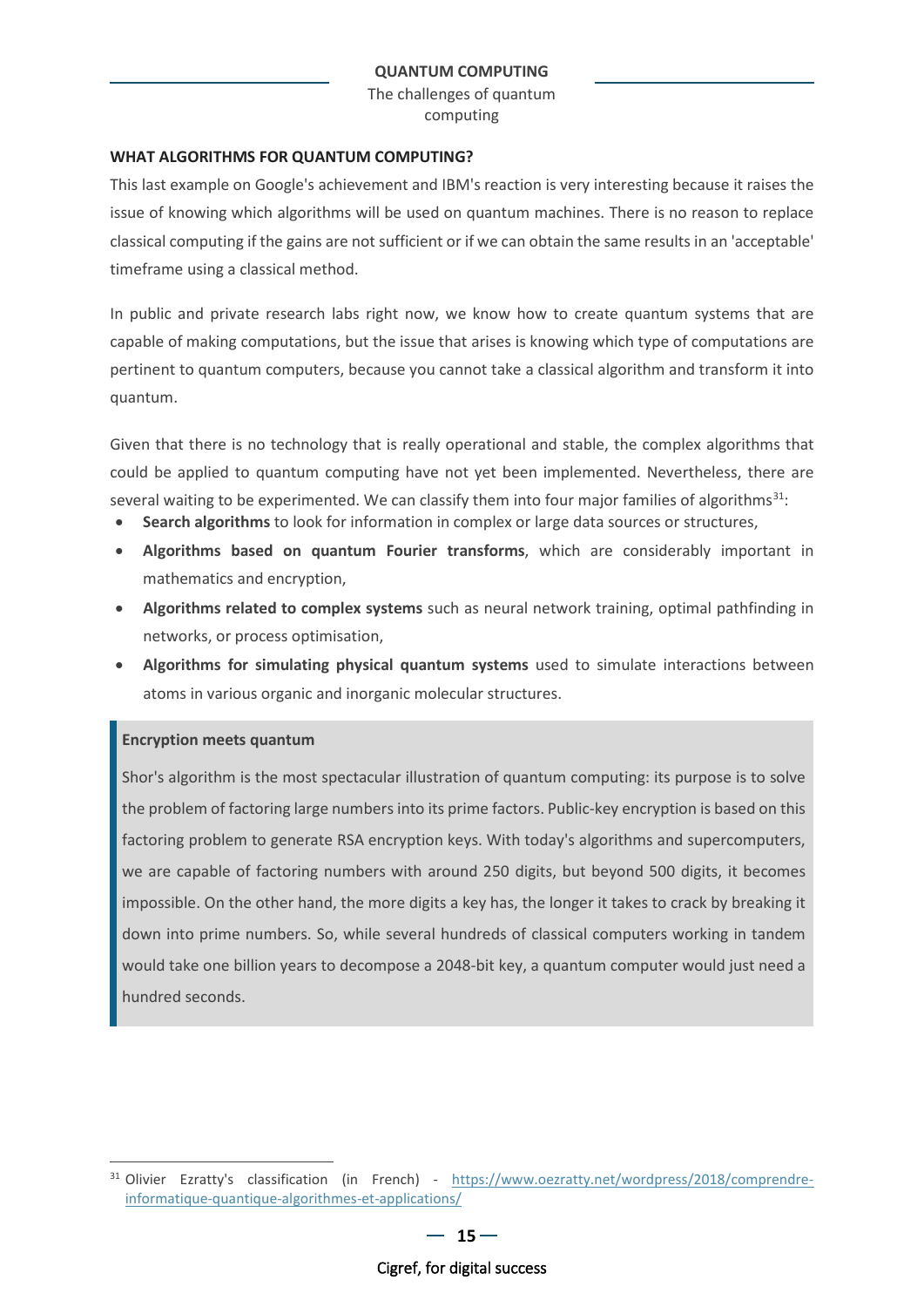### <span id="page-15-0"></span>**3.2. Strategic challenges**

According to the report 'Quantum Computing Market & Technologies - 2018-2024'[32](#page-15-2) published by Industry 4.0 Market Research<sup>[33](#page-15-3)</sup>, which produced reports on the economic impact of existing or emerging technologies, the global market for quantum computing will grow by 24.6% per year. During the 2019 World Government Summit*[34](#page-15-4)*, a forum for discussions among executives, government officials and experts, it was announced*[35](#page-15-5)* that the global market for quantum computing will quadruple between 2023 and 2027, with investment in software and services related to quantum computing growing from 2 to 8 billion dollars.



<span id="page-15-1"></span>Figure 2: *Quantum Computing will transform almost every aspect of our technology, science, economy & life* Source – World Economic Forum, HSRC<sup>[36](#page-15-6)</sup>

Beyond industry, quantum computing has the potential to change the balance of power in intelligence, military affairs, and strategic balances. Companies and governments are preparing, because, given the assumption that the first applications will arrive within 5 to 10 years, it's practically tomorrow!

The key question is no longer whether there will be a quantum computer, but who will build it and who will profit from it. And the key challenge concerns the control of this technology, because it places communications and data storage security in danger. It has become a challenge to sovereignty.

### **FRANCE**

In April 2019 in France, the Prime Minister tasked MP Paula Forteza with a mission on quantum technologies. Based on this report, the objective is to develop a French strategy on quantum

<span id="page-15-2"></span><sup>32</sup> <https://industry40marketresearch.com/product/quantum-computing-market-technologies/>

<span id="page-15-3"></span><sup>33</sup> <https://industry40marketresearch.com/>

<span id="page-15-4"></span><sup>34</sup> <https://www.worldgovernmentsummit.org/>

<span id="page-15-5"></span><sup>35</sup> <https://www.pwc.com/m1/en/world-government-summit/documents/wgs-quantum-leap.pdf>

<span id="page-15-6"></span><sup>36</sup> HSRC: Human Sciences Research Council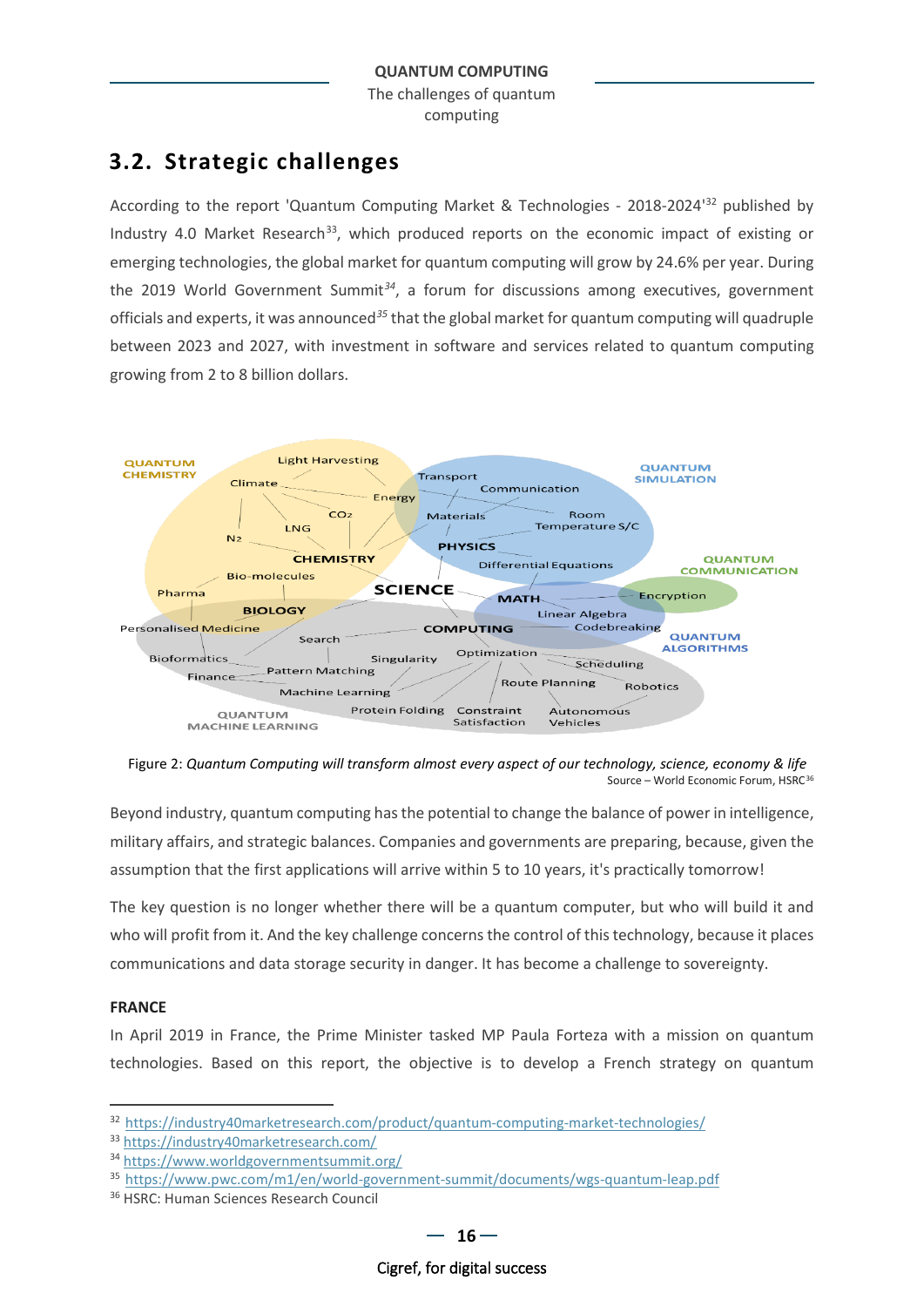The challenges of quantum computing

computing. This report,  $37$  'Quantum: the technological revolution that France will not miss - 37 proposals for an ambitious national strategy' presented on 9 January 2020, proposes investing 1.4 billion euros over five years in this field, creating training courses with a quantum specialisation, and developing three clusters of excellence in Paris, Saclay and Grenoble with multi-disciplinary institutes in quantum computing.

Today, France is a leader in quantum technologies in Europe, with 18% of its start-ups and 17% of investment funding.[38](#page-16-1) To build off this position, Paula Forteza proposes in her report to strengthen it by supporting, with Bpifrance, around fifty start-ups until 2024 and creating an investment fund of 300 to 500 million euros dedicated to quantum start-ups. Currently, there is Quantonation<sup>39</sup>, which invests in all the components of quantum computing, and *Génération DeepTech*[40](#page-16-3), supported by Bpifrance, which tackles the great challenges of the 21st century.

ANSSI<sup>[41](#page-16-4)</sup> which reports to the Prime Minister, has also started to work on these questions. In its 2018 annual report, ANSSI highlighted that 'technologies such as artificial intelligence, connected health and quantum computing will change how security is done'. According to Paula Forteza, 'ANSSI has started to work on these issues, for example announcing that, starting in 2020, it will no longer certify encryption technologies that are not "quantic resistant".'[42](#page-16-5)

### **EUROPE**

In Europe, the Quantum Manifesto, signed by more than 3,000 players in the field, including 156 European companies and 20 research institutes, drove the creation of the European Quantum Technology scheme in 2016, taking inspiration from the FET (Future and Emerging Technology) Flagships<sup>[43](#page-16-6)</sup>. Currently, within this framework several Member States and national financing agencies have launched the QuantERA FET Flagship project to support European research in the field of quantum technologies and invest one billion euros in hundreds of projects over 10 years.

### **UNITED STATES**

In the United States, quantum computing has become a strategic asset. In 2018, the National Science & Technology Council produced a report<sup>[44](#page-16-7)</sup> on the economic, scientific, strategic and military stakes. A

[WavestoneFrance-Digitale-EN-web-2019.pdf](https://www.wavestone.com/app/uploads/2019/10/Quantum-Computing-WavestoneFrance-Digitale-EN-web-2019.pdf)

<span id="page-16-0"></span><sup>&</sup>lt;sup>37</sup> [https://forteza.fr/wp-content/uploads/2020/01/A5\\_Rapport-quantique-public-BD.pdf \(in French\)](https://forteza.fr/wp-content/uploads/2020/01/A5_Rapport-quantique-public-BD.pdf)

<span id="page-16-1"></span><sup>38</sup> Source Wavestone[: https://www.wavestone.com/app/uploads/2019/10/Quantum-Computing-](https://www.wavestone.com/app/uploads/2019/10/Quantum-Computing-WavestoneFrance-Digitale-EN-web-2019.pdf)

<span id="page-16-2"></span><sup>39</sup> <https://www.quantonation.com/>

<span id="page-16-3"></span><sup>40</sup> [https://www.bpifrance.fr/A-la-une/Dossiers/Generation-Deeptech-le-futur-de-l-innovation \(in French\)](https://www.bpifrance.fr/A-la-une/Dossiers/Generation-Deeptech-le-futur-de-l-innovation)

<span id="page-16-4"></span><sup>&</sup>lt;sup>41</sup> ANSSI: The French National Agency for Information System Security

<span id="page-16-5"></span><sup>42</sup> Le Monde Informatique, 10 June 2019: [https://www.lemondeinformatique.fr/actualites/lire-paula-forteza](https://www.lemondeinformatique.fr/actualites/lire-paula-forteza-deputee-des-francais-de-l-etranger--en-termes-de-souverainete-c-est-une-necessite-de-maitriser-le-quantique-75546.html)[deputee-des-francais-de-l-etranger--en-termes-de-souverainete-c-est-une-necessite-de-maitriser-le](https://www.lemondeinformatique.fr/actualites/lire-paula-forteza-deputee-des-francais-de-l-etranger--en-termes-de-souverainete-c-est-une-necessite-de-maitriser-le-quantique-75546.html)[quantique-75546.html](https://www.lemondeinformatique.fr/actualites/lire-paula-forteza-deputee-des-francais-de-l-etranger--en-termes-de-souverainete-c-est-une-necessite-de-maitriser-le-quantique-75546.html) (in French)

<span id="page-16-6"></span><sup>&</sup>lt;sup>43</sup> The FET Flagships are projects of more than one billion euros that bring together public and/or private players. <https://qt.eu/>

<span id="page-16-7"></span><sup>44</sup> [https://www.whitehouse.gov/wp-content/uploads/2018/09/National-Strategic-Overview-for-Quantum-](https://www.whitehouse.gov/wp-content/uploads/2018/09/National-Strategic-Overview-for-Quantum-Information-Science.pdf)[Information-Science.pdf](https://www.whitehouse.gov/wp-content/uploads/2018/09/National-Strategic-Overview-for-Quantum-Information-Science.pdf)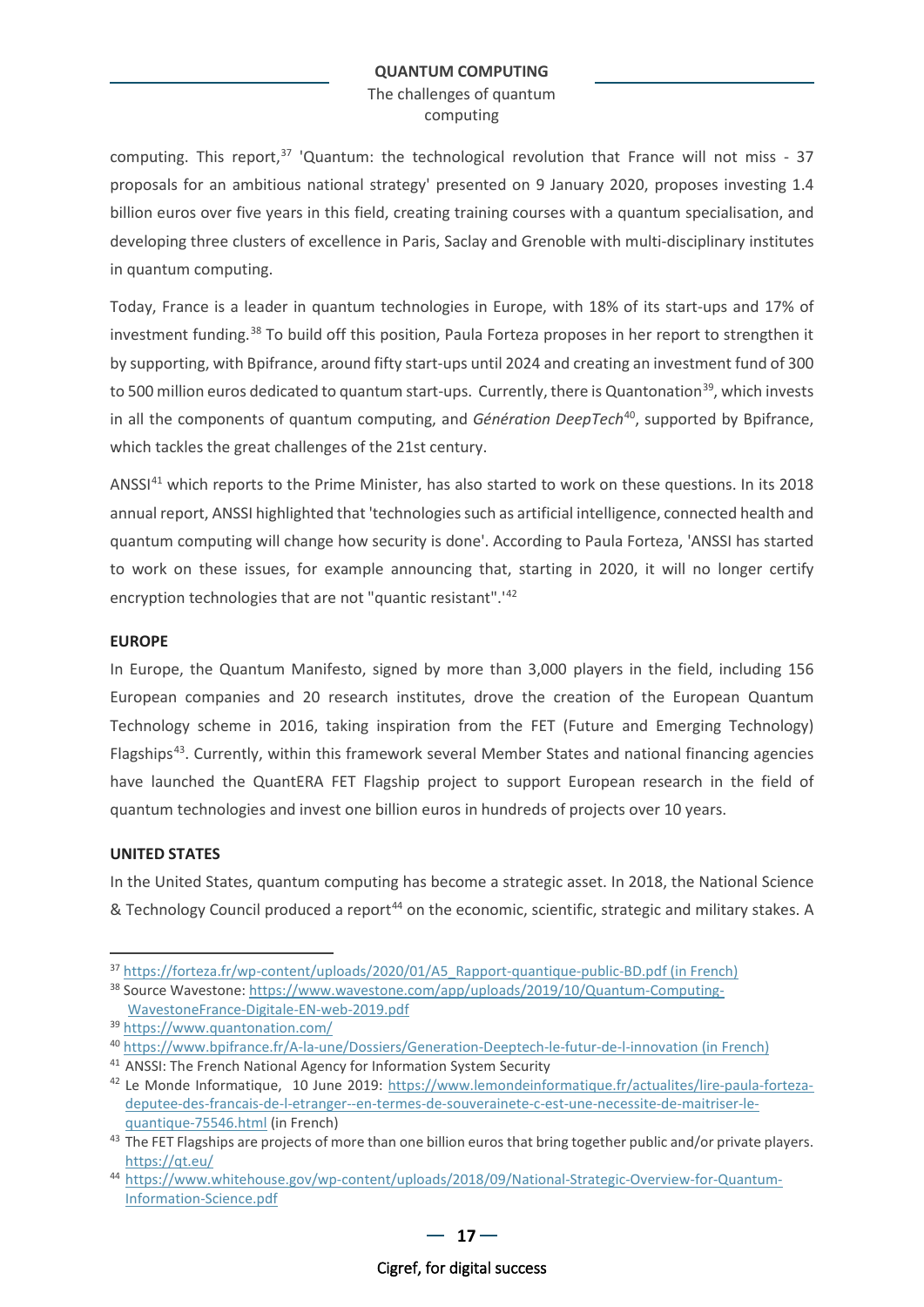The challenges of quantum computing

few months later, the National Quantum Initiative Act*[45](#page-17-0)* came into force, allocating 1.2 billion dollars to research into quantum information systems. This law asked the DOE<sup>46</sup>, the NSF<sup>[47](#page-17-2)</sup> and the NIST<sup>[48](#page-17-3)</sup> to support research and training in quantum technologies and to expand and facilitate projects of collaboration or consortia with other public- or private-sector players, including industry, universities and federal laboratories. This initiative is steered by a committee of the NSCT<sup>[49](#page-17-4)</sup> dedicated to quantum computing that includes representatives from the NIST, the NSF, the DOE as well as NASA, the Department of Defense, the ODNI<sup>[50](#page-17-5)</sup> and the White House Office of Management and Budget and the Office of Science and Technology Policy.

To protect the electronic and information systems that American federal organisations use from future quantum tools that can crack encryption, the NIST also launched a project in 2016 to evaluate the algorithms in use. The objective is to have the entire US administration using post-quantum, or quantic resistant, algorithms in 2024. By 2018, 69 algorithms had already been evaluated.

### **CHINA**

China is also investing heavily in quantum computing. On 3 May 2017, Xinhua, the official news agency of the People's Republic of China, announced that Chinese scientists had built the first quantum computer, and they set a record in 2018 for entanglement with an 18-qubit quantum system.<sup>[51](#page-17-6)</sup> Several experiments have also been announced, including one about transmission by satellite using quantum encryption as protection. China is also implementing a widescale quantum communication network.

### **RUSSIA**

There is one last international player who communicates little today: Russia. Nevertheless, an article<sup>[52](#page-17-7)</sup> published on 16 October 2019 on the website IOPScience<sup>[53](#page-17-8)</sup> by a group of Russian scientists gave a detailed description of the players and state of Russian research into quantum technologies.

Quantum technologies are strategic and part of a national scheme to develop the Russian digital economy, the Digital Economy National Program, with an overall amount of 25 billion euros and in which the budget dedicated to quantum technologies should reach one billion euros. Work is supported by government organisations and Russian businesses (Rosatom, Rostech, Bank of Russia, Rostelecom, Gazprombank, Sberbank, etc.).

<span id="page-17-0"></span><sup>45</sup> <https://www.aip.org/fyi/2019/national-quantum-initiative-signed-law>

<span id="page-17-1"></span><sup>46</sup> DOE: Department of Energy

<span id="page-17-2"></span><sup>47</sup> NSF: National Science Foundation

<span id="page-17-3"></span><sup>48</sup> NIST: National Institute of Standards and Technology

<span id="page-17-4"></span><sup>49</sup> NSTC: National Science and Technology Council

<span id="page-17-5"></span><sup>50</sup> ODNI: Office of the Director of National Intelligence

<span id="page-17-6"></span><sup>51</sup> Scientific American: [https://www.scientificamerican.com/article/chinese-researchers-achieve-stunning](https://www.scientificamerican.com/article/chinese-researchers-achieve-stunning-quantum-entanglement-record/)[quantum-entanglement-record/](https://www.scientificamerican.com/article/chinese-researchers-achieve-stunning-quantum-entanglement-record/)

<span id="page-17-7"></span><sup>52</sup> <https://iopscience.iop.org/article/10.1088/2058-9565/ab4472/pdf>

<span id="page-17-8"></span><sup>53</sup> [https://iopscience.iop.org](https://iopscience.iop.org/)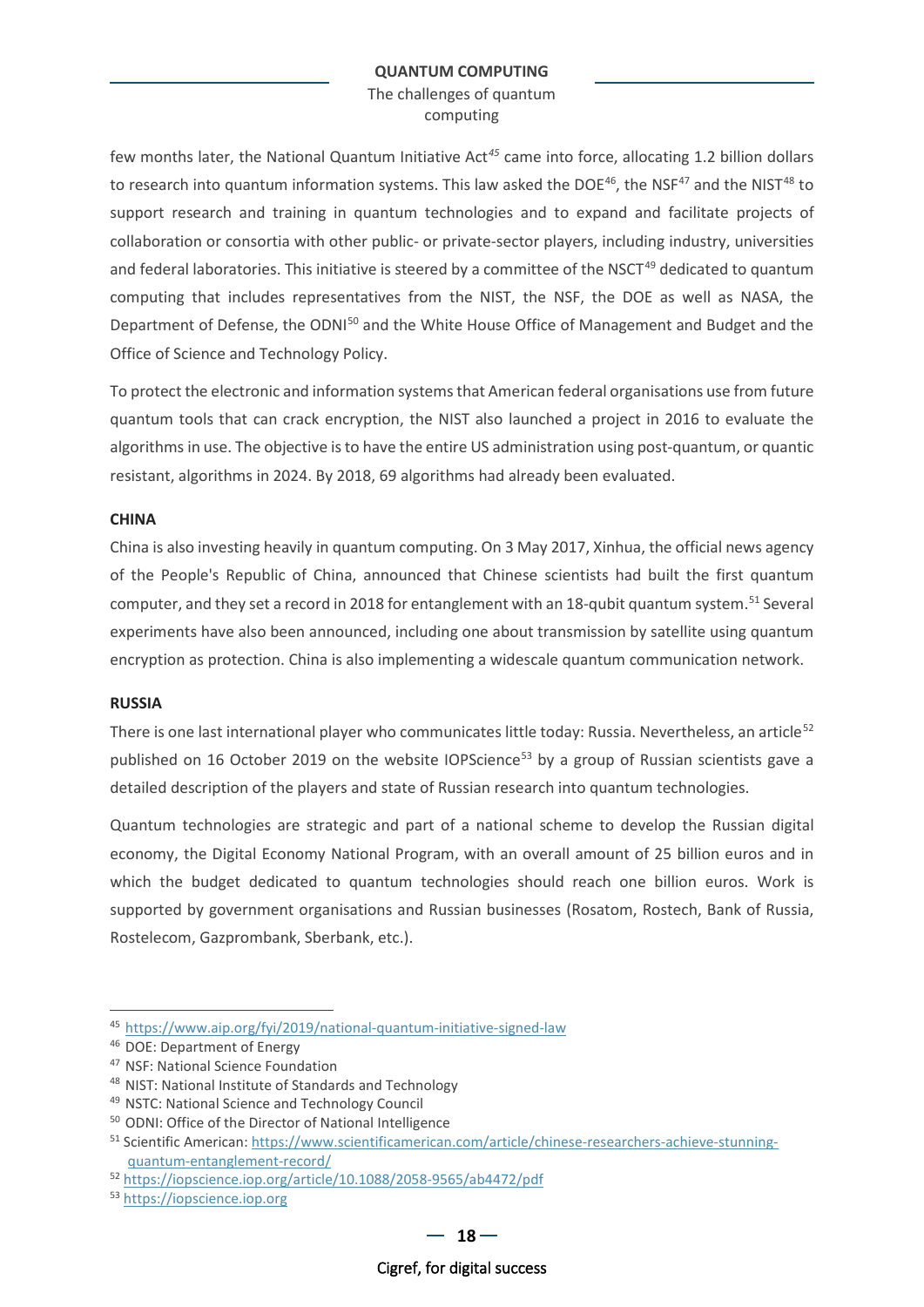In addition to the existing renowned scientific centres, several research centres were created recently between 2010 and 2018: the Russian Quantum Center (2010), The Kazan Quantum Center (2014), theNTI $^{54}$  $^{54}$  $^{54}$  Quantum Technologies Centre<sup>[55](#page-18-2)</sup> (2017) et NTI Center for Quantum Communications<sup>[56](#page-18-3)</sup> (2018).

The main objective of the Russian roadmap is to build a complete range of technologies for quantum computing. Among the work, we can cite the demonstration of operations of quantum logic gates at one and two qubits with a demonstrated reliability of 95% and the demonstration of a quantum computing and simulation platform with 50 qubits. In encryption, a Quantum Key Distribution system was tested on 32-km optical lines in urban conditions, demonstrating the functional applicability. Russian expertise has also heavily contributed to the work on the LIGO gravitational-wave detector.

### <span id="page-18-0"></span>**3.3. Business challenges**

In October 2018 $^{57}$  $^{57}$  $^{57}$ , an article published by IBM demonstrated that, with the quantum processors available and in spite of their imperfections (noise, low precision, etc.), a quantum advantage was possible. Which meant that it was possible to imagine what we could do once quantum computers became sufficiently powerful and precise. This excited not only the scientific community, but the business community as well!

The business and manufacturing sectors' fast-growing interest in quantum computing is real. Three or four years ago, there was not much in terms of achievements. But we are starting to see that, over the past two years, there is a real, growing appetite from manufacturers and start-ups who are working very seriously on it. On the one hand, we can explain this acceleration because an increasing number of major companies is taking up algorithms. Another reason is that the slightest innovation, improvement or optimisation (be it technical, software, physical, etc.) causes a jump in performance, and some players, in Canada especially where a consequential ecosystem of start-ups in this field has developed, are specialising in a particular issue to improve it by developing a few lines of code, algorithms, etc. Finally, companies have an increasing ability to work on complex issues in partnership with research organisations, as was the case with artificial intelligence (AI).

Even though they are still in the experimental stage, many companies are actively looking for what quantum computing can bring to their R&D, designing and operating their future products and related services and, *in fine*, their net profits.

The applications of quantum computing that seem possible concern molecular modelling (or quantum chemistry), financial optimisation and modelling, securing communications with Quantum Key Distribution (encryption) and activities related to AI and deep learning. Here are some examples.

<span id="page-18-1"></span><sup>54</sup> NTI: National Technological Initiative

<span id="page-18-2"></span><sup>55</sup> At the M.V. Lomonosov Moscow State University (QTC MSU)

<span id="page-18-3"></span><sup>56</sup> At the National University of Science and Technology MISiS

<span id="page-18-4"></span><sup>57</sup> <https://www.ibm.com/blogs/research/2018/10/quantum-advantage-2/>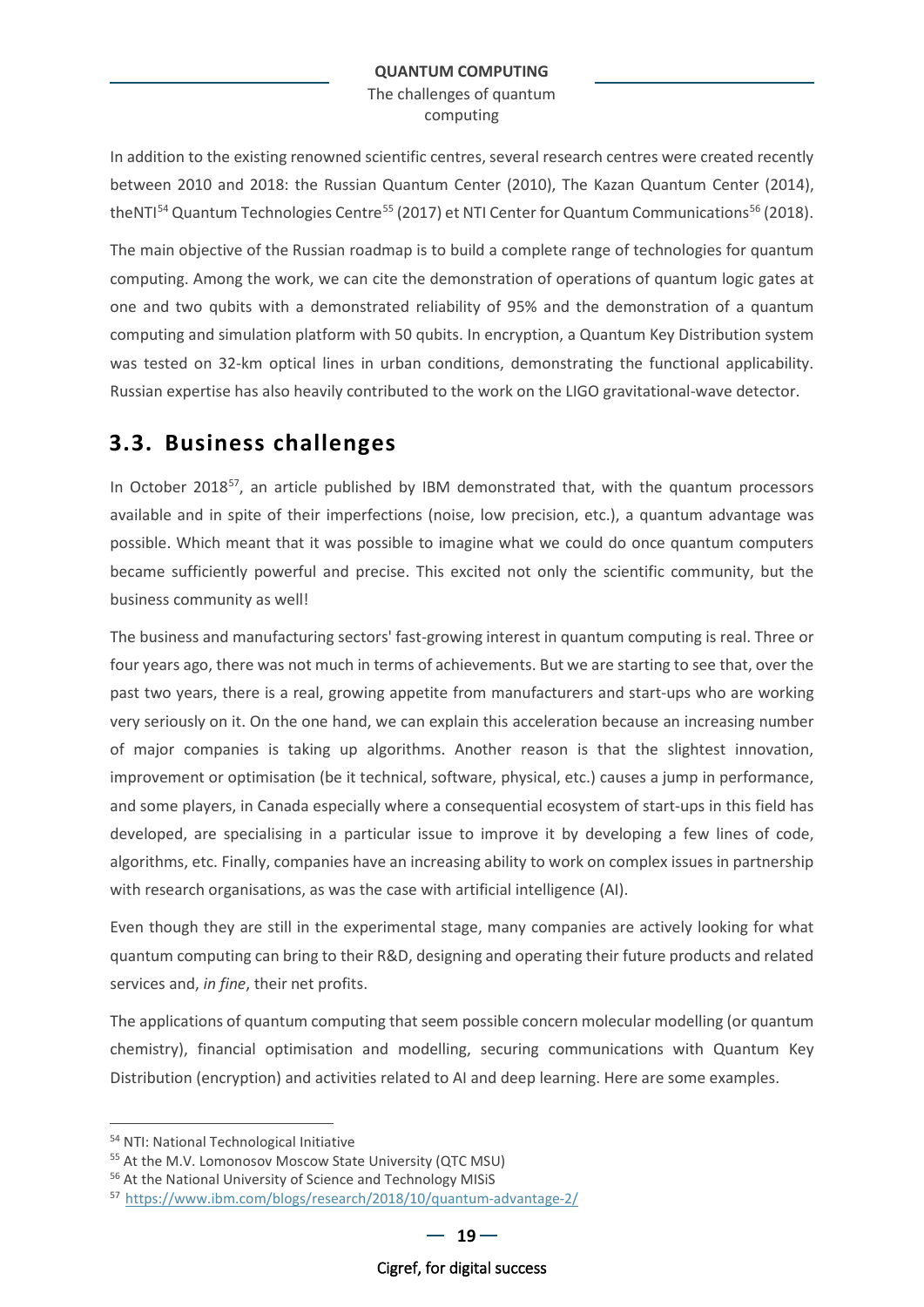### **OPTIMISATION**

Daimler is working IBM and Google, similar to how Volkswagen is working with Google and D-Wave Systems, to see how quantum computers could help to solve problems in optimising vehicles' delivery itineraries or the flow of parts in factories.

Both carmakers are also studying what quantum computing can bring to the development of better batteries by simulating the structures and chemical reactions inside batteries to help improve electric vehicles.

In 2011, aerospace giant Lockheed Martin was the first to buy a quantum computer manufactured by D-Wave systems and continued to study how this technology could be used for applications related to air traffic management and optimisation and systems verification. Also in aeronautics, Airbus is also studying how quantum computing could contribute to and speed up its research activities. For this, Airbus has invested in the quantum computing software company QC Ware.<sup>[58](#page-19-0)</sup>

In the financial sector, JPMorgan is working with IBM to explore how quantum computers can contribute to trading strategies, stock portfolio optimisation, asset evaluation and risk analysis. Similarly, Barclays is participating in the IBM Q network to determine if quantum computers could be used to optimise payment for big batches of financial transactions.

### **MOLECULAR STRUCTURE MODELLING**

Simulating, *in silico* and in an exact way, how big molecules are structured and function has definite benefits for the pharmaceutical industry or agricultural science. In this field, Accenture Labs, biotech innovator Biogen, and the quantum software company  $1QBit<sup>59</sup>$  $1QBit<sup>59</sup>$  $1QBit<sup>59</sup>$  are studying ways to speed up the discovery of medicines by using quantum computers to make molecular comparisons. In September 2017, IBM simulated the structure of a beryllium hydride molecule with three atoms. In October 2017, Google and Rigetti also announced OpenFermion, a chemical simulation software, on a quantum computer.

### **COMMUNICATIONS**

Securing communications is a major concern not only for governments but also for businesses. All sectors are concerned since data is at the heart of most organisations. Quantum encryption is among the most mature fields (France is even very well-placed concerning theories and experiments).

As early as 2006, a quantum encryption experiment was conducted to transmit information about the football World Cup. The same year, several Japanese manufacturers, Mitsubishi Electric Corporation, NEC Corporation, the Institute of Industrial Science and the University of Tokyo set up quantum encryption to interconnect with each other. In 2007, the Swiss canton of Geneva partnered with the University of Geneva (UNIGE) to experiment with securing the link between ballot counting locations

<span id="page-19-0"></span><sup>58</sup> <https://qcware.com/>

<span id="page-19-1"></span><sup>59</sup> <https://1qbit.com/>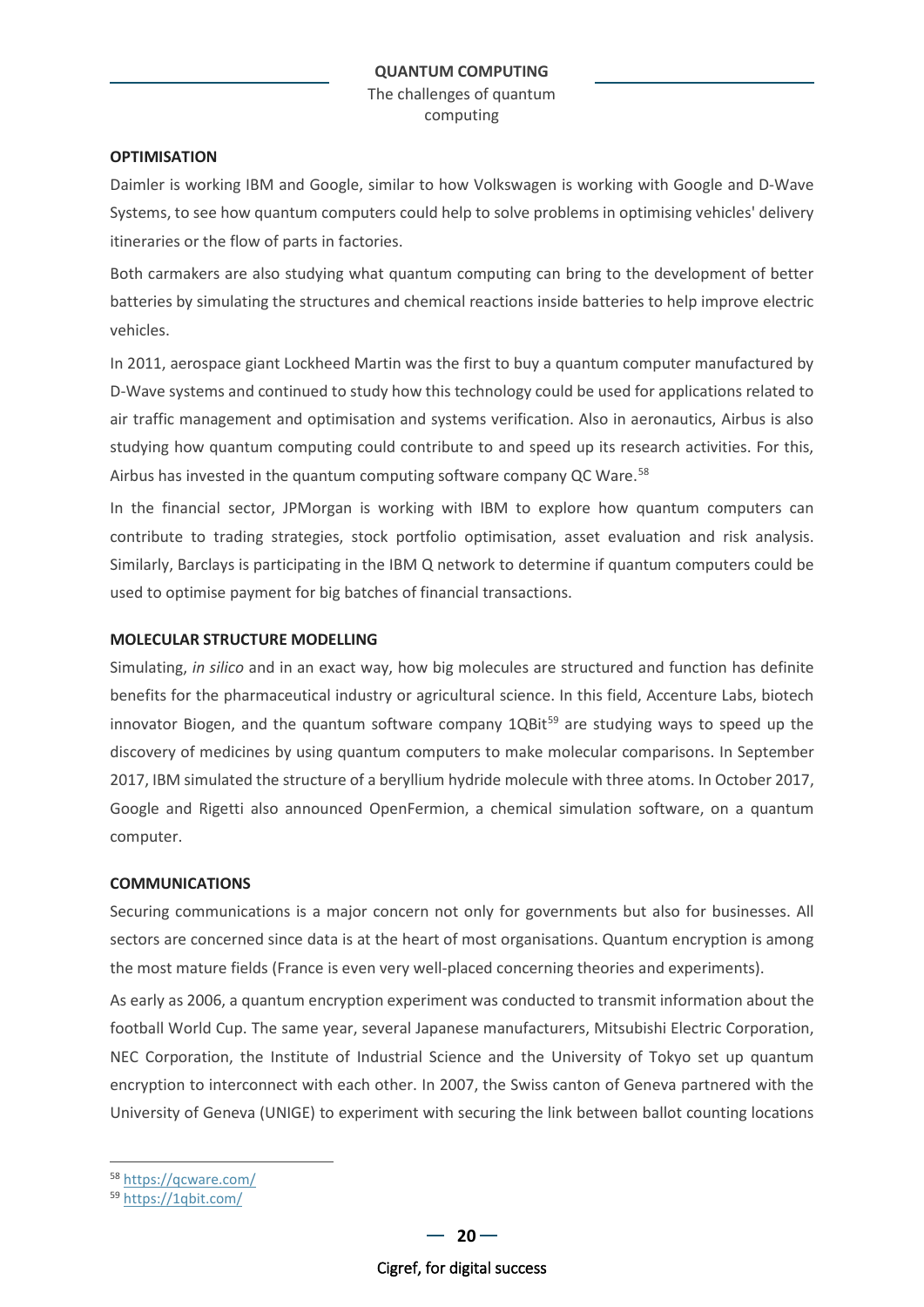and the data centre with quantum encryption. In 2008,  $SECOQC^{60}$  $SECOQC^{60}$  $SECOQC^{60}$  demonstrated the very first computer network using a functional Quantum Key Distribution (QKD) technology.

In Mav 2019, an experiment<sup>[61](#page-20-1)</sup> in cooperation with Orange was launched in the Nice Côte d'Azur region to secure communications by exchanging quantum keys between the Nice Institute of Physics, based on the Valrose campus and the INRIA Sophia Antipolis centre (30 km away), and with IMREDD<sup>[62](#page-20-2)</sup> in the Plaine du Var area as a source of data entanglement.

For communications, the real challenge is to be able to use quantum encryption over very long distances. On this topic, Toshiba's Cambridge Research Laboratory explained in a publication<sup>63</sup> in May 2018 that is possible to extend the reach of communications encrypted in such a way to 500 kilometres over standard fibres. For example, this could securely connect cities such as London, Paris, Dublin, Manchester and Amsterdam.

### **MACHINE LEARNING**

In mid-2018, TERATEC $^{64}$  $^{64}$  $^{64}$  and a group of manufacturers launched a special initiative on quantum, with a focus on France and Europe, TQCI (Teratec Quantum Computing Initiative). The starting core brought together TERATEC, Total, EDF, Dassault Aviation, ATOS, the CEA and CERFACS<sup>65</sup>, and was quickly expanded.

In this context, work is conducted on participants' feedback on the use of quantum technologies for machine learning applications. A project is being developed to design algorithms specific to quantum computing in the major fields of application, to identify and experiment with industrial use cases, and to train and guide the user community.

### **HIGH PERFORMANCE COMPUTING (HPC)**

France has a strong position in both the technology and use cases. Remarkable progress has been made recently in the technologies and the emulation techniques. Quantum technology is a very important theme for high performance computing and for security technologies, making it one of the key strategic fields of the future. Now is the time to advance! Manufacturers, users, and technology suppliers are ready to participate in an ambitious program of actions in which TERATEC and its partners will play a key role.

<span id="page-20-0"></span> $60$  Development of a Global Network for Secure Communication based on Quantum Cryptography: <http://www.secoqc.net/>

<span id="page-20-1"></span><sup>61</sup> [https://inphyni.cnrs.fr/contenus-riches/actualites/fr/universite-cote-d2019azur-et-orange-collaborent-pour](https://inphyni.cnrs.fr/contenus-riches/actualites/fr/universite-cote-d2019azur-et-orange-collaborent-pour-la-mise-en-place-d2019une-experimentation-en-matiere-de-cryptographie-quantique/@@highlight_view)la-mise-en-place-d2019une-experimentation-en-matiere-de-cryptographie-quantique/@@highlight\_view (in [French\)](https://inphyni.cnrs.fr/contenus-riches/actualites/fr/universite-cote-d2019azur-et-orange-collaborent-pour-la-mise-en-place-d2019une-experimentation-en-matiere-de-cryptographie-quantique/@@highlight_view)

<span id="page-20-2"></span><sup>&</sup>lt;sup>62</sup> IMREDD: Institut Méditerranéen du Risque de l'Environnement et du Développement Durable:<https://imredd.fr/>

<span id="page-20-3"></span><sup>63</sup> [https://www.toshiba.eu/eu/Cambridge-Research-Laboratory/Press/Toshiba-Redefines-the-Limit-of-Intercity-](https://www.toshiba.eu/eu/Cambridge-Research-Laboratory/Press/Toshiba-Redefines-the-Limit-of-Intercity-Secure-Communications/)[Secure-Communications/](https://www.toshiba.eu/eu/Cambridge-Research-Laboratory/Press/Toshiba-Redefines-the-Limit-of-Intercity-Secure-Communications/)

<span id="page-20-4"></span><sup>64</sup> [http://www.teratec.eu](http://www.teratec.eu/)

<span id="page-20-5"></span><sup>65</sup> CERFACS: *Centre Européen de Recherche et de Formation Avancée en Calcul Scientifique*[: https://cerfacs.fr/](https://cerfacs.fr/)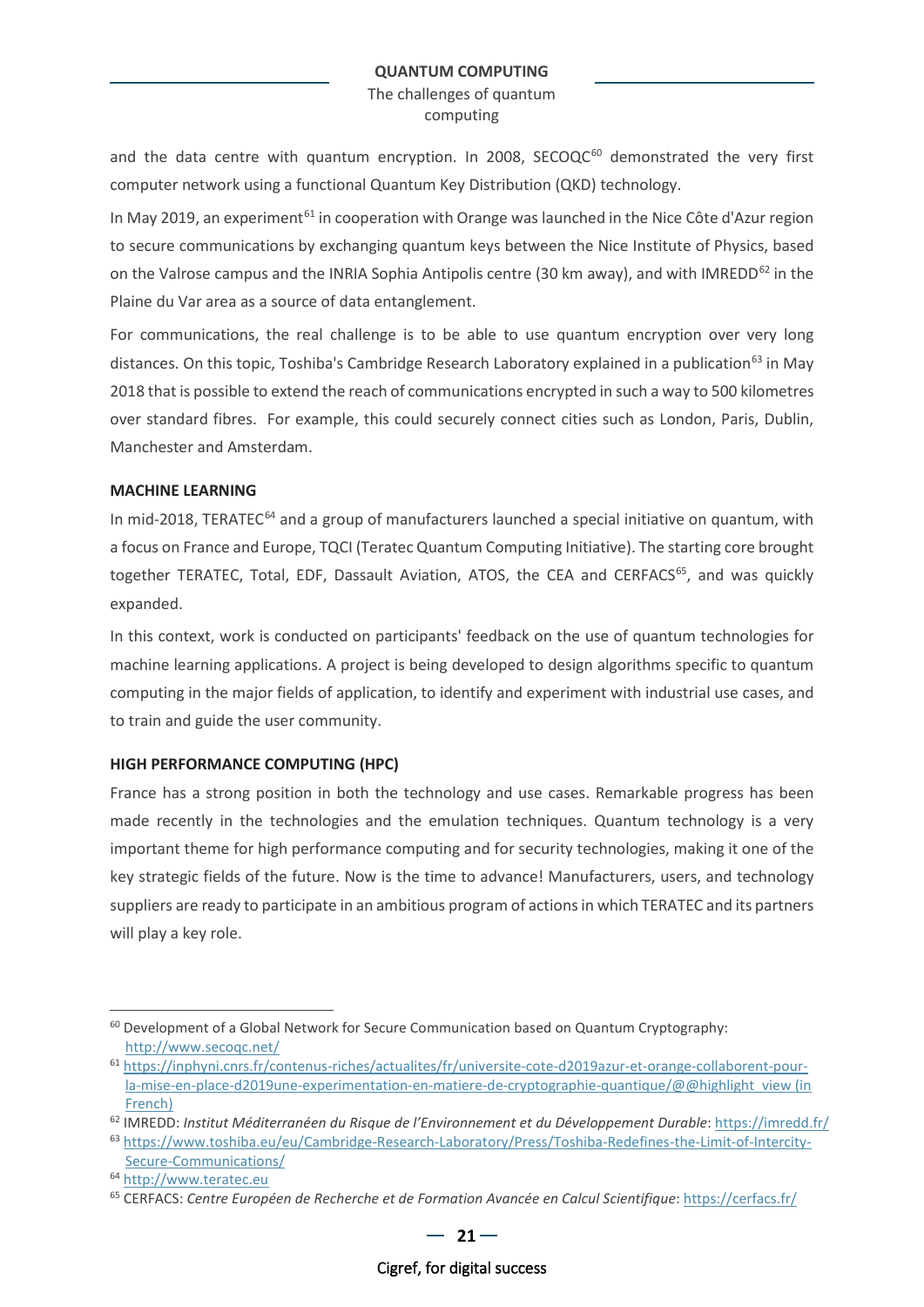Quantum will also be included in 2020 in the major European programme EuroHPC<sup>[66](#page-21-1)</sup>, in which TERATEC is a participant.

## <span id="page-21-0"></span>**3.4. Training challenges**

During the meetings held by the Cigref working group, several participants drew our attention to the weakness of the training in quantum computing in France.

As we wrote before, quantum computing is more a science of physicists than engineers. But engineers are essential to designing and manufacturing products.

If we assume that the first industrial applications will appear in 5 to 10 years, that means that by 2030 we will need to train many students, or at least raise their awareness, in quantum technology, because we cannot think about 'quantum' as we do about 'computer science'. It is less about training future quantum physicists than it is about future quantum computer scientists.

Many universities, led by academic research into quantum physics, have implemented a variety of initiatives. Côte d'Azur University, the first French university to experiment with a quantum network, is training and raising awareness among students. The University of Montpellier, with support from the Occitanie/Pyrénées-Méditerranée region, has partnered with IBM to create training modules on quantum computing. Paris Saclay University also offers master's degrees and PhDs in quantum physics and, interestingly, is a partner of an engineering course at Centrale Supélec. ISAE-Sup Aero offers training in quantum engineering and ultimate miniaturisation. Paul Sabatier University and Toulouse INSA are also developing their courses in quantum technology using the University School of Research (EUR) Some applied computer science programmes, MIAGE, particularly in Evry, are also looking into it. There are also manufacturing chairs, such as those from Atos and CEA<sup>[67](#page-21-2)</sup>, which was founded in May 2018.

But most other higher education institutions, particularly computer engineering schools, have not included quantum technologies in their courses, even though it is a field that will impact, even transform, companies' future information systems as digital technologies have done today. We can, however, point out Télécom Paris, which has developed a three-year course in the basic elements of quantum mechanics, from encryption to quantum communications, computing and algorithms. As well as Ecole Polytechnique, which also offers a specialised master's degree in 'Physics and Applications' in quantum systems.

There is a lack of training in the subject, with the risk that companies will not have control over the technologies used or not understand their reach due to a lack of skills.

<span id="page-21-1"></span><sup>66</sup> <https://eurohpc-ju.europa.eu/>

<span id="page-21-2"></span><sup>67</sup> [http://www.cea.fr/presse/Pages/actualites-communiques/sciences-de-la-matiere/atos-cea-anr-chaire](http://www.cea.fr/presse/Pages/actualites-communiques/sciences-de-la-matiere/atos-cea-anr-chaire-industrielle-informatique-quantique.aspx)[industrielle-informatique-quantique.aspx](http://www.cea.fr/presse/Pages/actualites-communiques/sciences-de-la-matiere/atos-cea-anr-chaire-industrielle-informatique-quantique.aspx) (in French)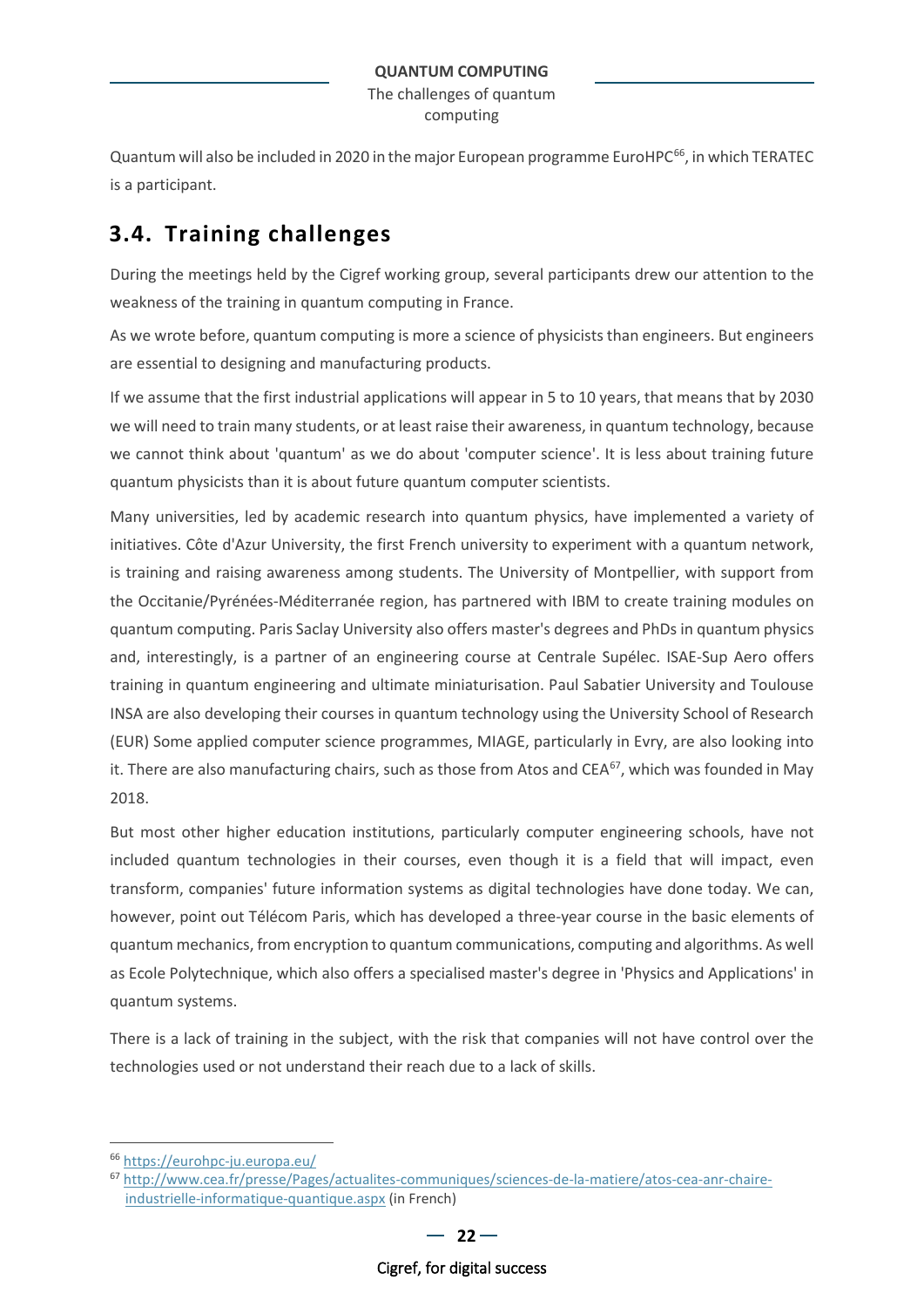Excitement in the quantum ecosystem

Nevertheless in general, while the US government is asking various national agencies and players to support and invest in research AND training with the National Quantum Initiative Act, we can only hope that the future French quantum plan will follow the proposals in Paula Forteza's report and take this problem into consideration by organising the development of training courses for the future quantum computer scientists that we will need.

# <span id="page-22-0"></span>**4. Excitement in the quantum ecosystem**

Despite a technology readiness level (TLR) that is still low, many companies are showing a certain interest for and investing in quantum research.

And, while it seemed difficult just a few years ago, quantum physics researchers are now partnering with technology giants and big companies. Start-up ecosystems are also developing very quickly (in France, Canada, etc.).

All of these players have the ambition, of course, of successfully transferring research from the laboratory to manufacturing in business.

## <span id="page-22-1"></span>**4.1. The key players**

Given the business interest, the world's biggest companies and many government agencies are working on quantum technologies and software. The main players are Alibaba, Atos, D-Wave, Google, IBM, Intel, IonQ, Microsoft, Quantum Circuits, and Rigetti. Many of these companies also work in collaboration with large university research teams, and all of them continue to see significant progress.

### **ALIBABA**

In July 2015, Alibaba, the Chinese web giant, partnered with the Chinese Academy of Sciences to found the 'Alibaba Quantum Computing Laboratory'*[68](#page-22-2)* whose mission is to undertake cutting-edge research into the most promising systems to create practical applications in quantum computing.

Alibaba, like IBM, has made an experimental quantum computer available online. More specifically, in March 2018 the Chinese e-commerce giant opened up an 11-qubit quantum computer on the Chinese cloud, developed in collaboration with the Chinese Academy of Sciences, which allows users to run quantum programs and download the results.

<span id="page-22-2"></span><sup>68</sup> <https://damo.alibaba.com/labs/quantum>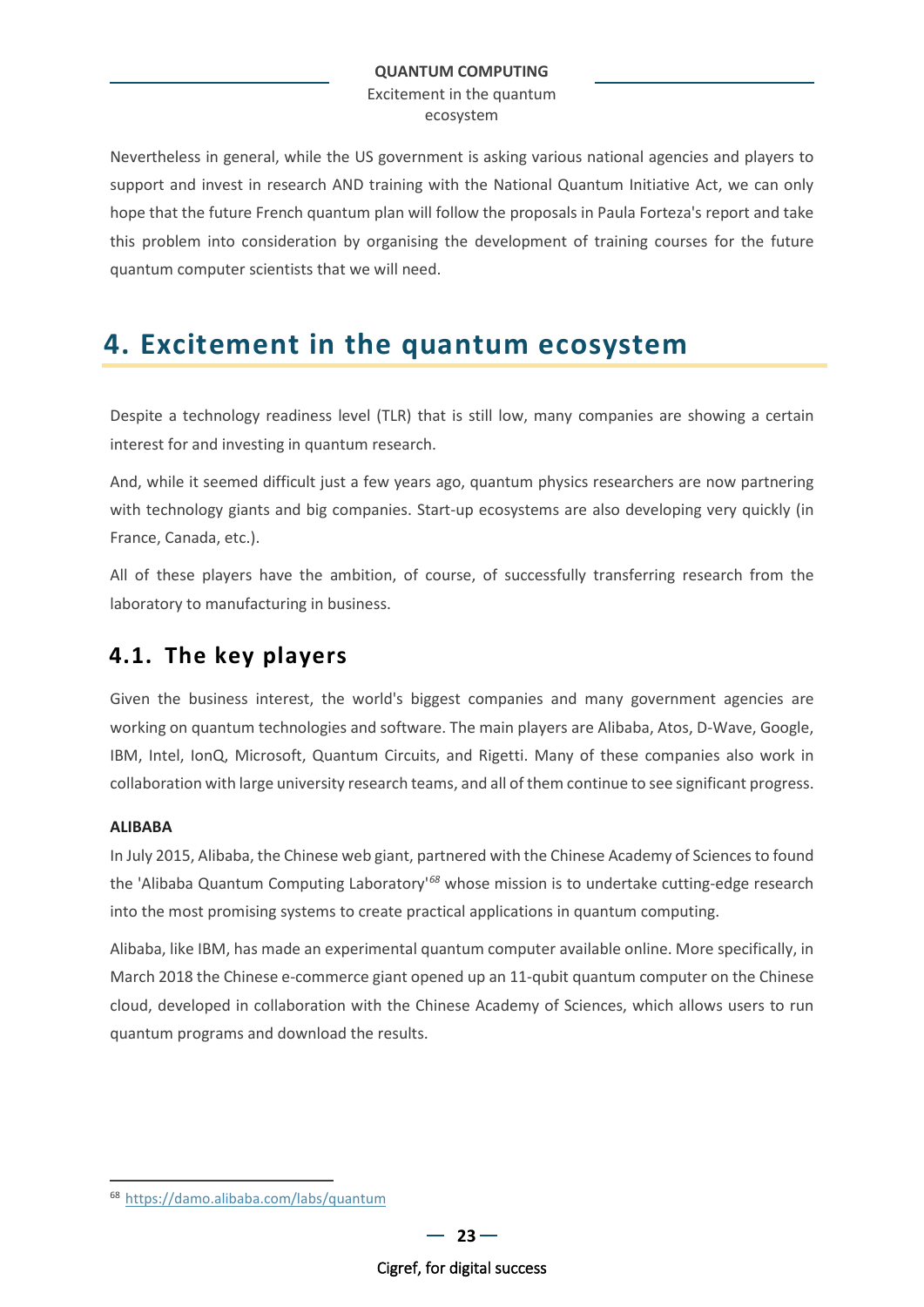### **ATOS**

Atos is one of Europe's leaders in the quantum ecosystem. Atos launched Atos Quantum<sup>69</sup>, an industrial quantum computing programme, in 2016 with a scientific council made up of many great quantum physicists<sup>70</sup>. Their approach differs from that of other players: working on the premise that it is not the hardware but the software and applications developed that make digital technology successful today, Atos developed a platform for programming quantum algorithms, Atos QLM, in 2017[.71](#page-23-2) It is a monofunctional server (*Appliance*) that simulates any kind of quantum computer (30 to 40 qubits) and is equipped with a development environment (Atos myQLM). Today, Atos QLM's users include the US Department of Energy as well as Total and Zapata Computing Inc.<sup>[72](#page-23-3)</sup>

Atos also has an R&D programme with multiple partners involved in multiple European projects such as the AQTION project<sup>[73](#page-23-4)</sup> to provide a 50- to 100-qubit trapped-ion quantum accelerator by 2023 and the PASQuans<sup>[74](#page-23-5)</sup> project to create quantum simulation platforms of up to 500 qubits.

### **D-WAVE**

D-Wave<sup>[75](#page-23-6)</sup> is a Canadian-based pure-play quantum computing pioneer that demonstrated a 16-qubit quantum machine in 2007. In 2011, D-Wave sold D-Wave One, a 128-qubit quantum system, to Lockheed Martin. Then, in 2013, Nasa and Google acquired a 512-qubit machine (the D-Wave Two). In 2015, D-Wave supposedly passed the threshold of 1,000 qubits with the D-Wave 2X and sold the D-Wave 2000Q (2,000 qubits) in 2017 to cybersecurity company Temporal Defense Systems. In September 2019, D-Wave announced a 5,000-qubit quantum computer.<sup>[76](#page-23-7)</sup>

D-Wave is currently the only company to have sold a quantum computer system. However, machines from D-Wave, which communicates very little, are controversial in part due to the technology chosen (quantum annealing<sup>[77](#page-23-8)</sup>) and in part because they seem to only do what they were designed to do, more like quantum 'automata' than quantum 'computers'. Nevertheless, Google's announcement in October 2019 that they had reached quantum supremacy is based on a D-Wave machine and is a demonstration of their know-how.

D-Wave markets the D-Wave Ocean Software suite, a set of tools for developing applications.

<span id="page-23-0"></span><sup>69</sup> <https://atos.net/en/insights-and-innovation/quantum-computing/atos-quantum>

<span id="page-23-1"></span><sup>70</sup> [https://atos.net/en/2017/press-release/general-press-releases\\_2017\\_11\\_23/atos-quantum-programme](https://atos.net/en/2017/press-release/general-press-releases_2017_11_23/atos-quantum-programme-scientific-council-celebrates-major-developments-achieved-last-year)[scientific-council-celebrates-major-developments-achieved-last-year](https://atos.net/en/2017/press-release/general-press-releases_2017_11_23/atos-quantum-programme-scientific-council-celebrates-major-developments-achieved-last-year)

<span id="page-23-2"></span><sup>71</sup> Atos QLM: Atos Quantum Learning Machine

<span id="page-23-3"></span><sup>72</sup> An American company specialised in quantum algorithms

<span id="page-23-4"></span><sup>73</sup> AQTION: Advanced Quantum computing with Trapped IONs

<span id="page-23-5"></span><sup>74</sup> PASQuanS: Programmable Atomic Large-Scale Quantum Simulation

<span id="page-23-6"></span><sup>75</sup> <https://www.dwavesys.com/>

<span id="page-23-7"></span><sup>76</sup> <https://siliconangle.com/2019/09/24/d-wave-debuts-new-5000-qubit-quantum-computer/>

<span id="page-23-8"></span><sup>77</sup> [https://www.frenchweb.fr/comprendre-linformatique-quantique-adiabatique/335616 \(in French\)](https://www.frenchweb.fr/comprendre-linformatique-quantique-adiabatique/335616)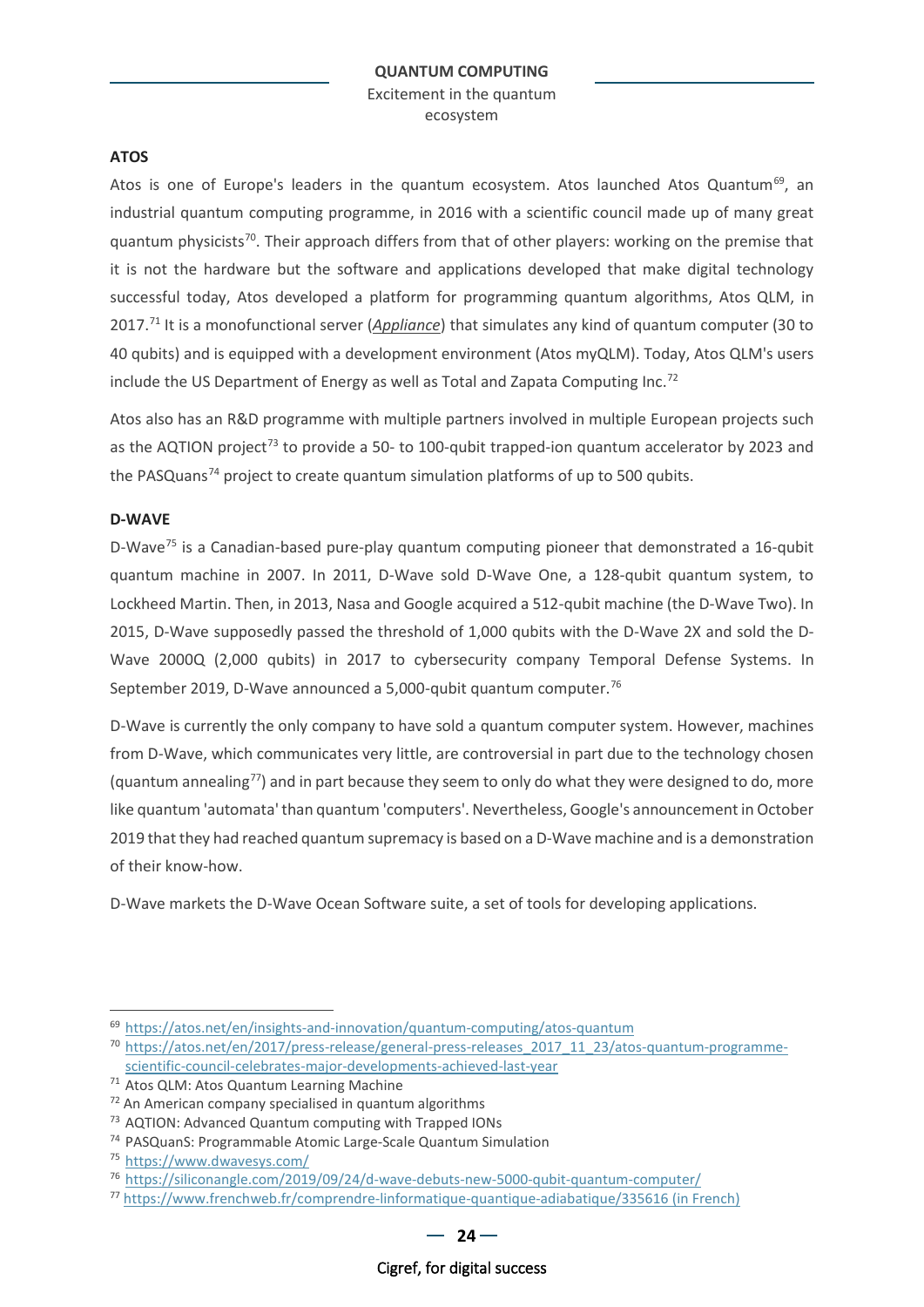Excitement in the quantum ecosystem

D-Wave, like Alibaba and IBM, also set up a cloud-based quantum application development environment called Leap in 2018. Leap allows users to access a quantum computer like the D-Wave 2000Q in real time.

### **GOOGLE**

Google is working flat out to make quantum computing a reality through its AI Quantum Laboratory*[78](#page-24-0)*. Google began its adventures in quantum computing using D-Wave machines. But Google quickly developed its own hardware and announced a 72-qubit quantum processor called 'Bristlecone' in March 2018.

In June 2019, Hartmut Neven, Director of Google's Quantum Artificial Intelligence Lab, stated 'Neven's law' which suggested that Google could reach the point of supremacy by the end of 2019. Indeed, in October 2019, an article in Nature<sup>[79](#page-24-1)</sup> stated that it may just have been reached. The achievement was nevertheless contested by several players, including IBM.<sup>[80](#page-24-2)</sup>

Google, like IBM, thinks that it is possible to see the first tangible, marketable results in the coming five years.

#### **IBM**

IBM has been working on quantum computers for more than 35 years now. In 2016, IBM made a 5 qubit and then a 16-qubit quantum computer available to the public on the cloud. Meanwhile, to help those wanting to learn and develop, IBM offers the open-source Qiskit framework.

In 2017, IBM created IBM Q Network<sup>[81](#page-24-3)</sup> which brings together a global community of companies, startups, academic institutions and leading national research laboratories to drive quantum computing and explore use cases.

In January 2019, IBM unveiled IBM Q System One, an offer for businesses based on a compact, modular quantum computer intended for use outside research laboratories.

#### **INTEL**

As the world's leading producer of microprocessors, Intel is, of course, working to develop quantum computing processors.<sup>[82](#page-24-4)</sup> Intel has decided to follow two separate research approaches. The first, in collaboration with the Dutch quantum computing pioneer  $QuTech<sup>83</sup>$ , led to the creation of a 17-qubit trial chip. In January 2018 at the Las Vegas CES, Intel announced the delivery of a 49-qubit trial quantum processer called 'Tangle Lake'.

<span id="page-24-0"></span><sup>78</sup> <https://ai.google/research/teams/applied-science/quantum/>

<span id="page-24-1"></span><sup>79</sup> <https://www.nature.com/articles/s41586-019-1666-5>

<span id="page-24-2"></span><sup>80</sup> To understand Google's achievement (in French): [https://www.youtube.com/watch?v=KaRd\\_eB2qOA](https://www.youtube.com/watch?v=KaRd_eB2qOA)

<span id="page-24-3"></span><sup>81</sup> <https://www.ibm.com/quantum-computing/>

<span id="page-24-4"></span><sup>82</sup> [Https://www.intel.fr/content/www/fr/fr/research/quantum-computing.html](https://www.intel.fr/content/www/fr/fr/research/quantum-computing.html) (in French)

<span id="page-24-5"></span><sup>83</sup> <https://qutech.nl/>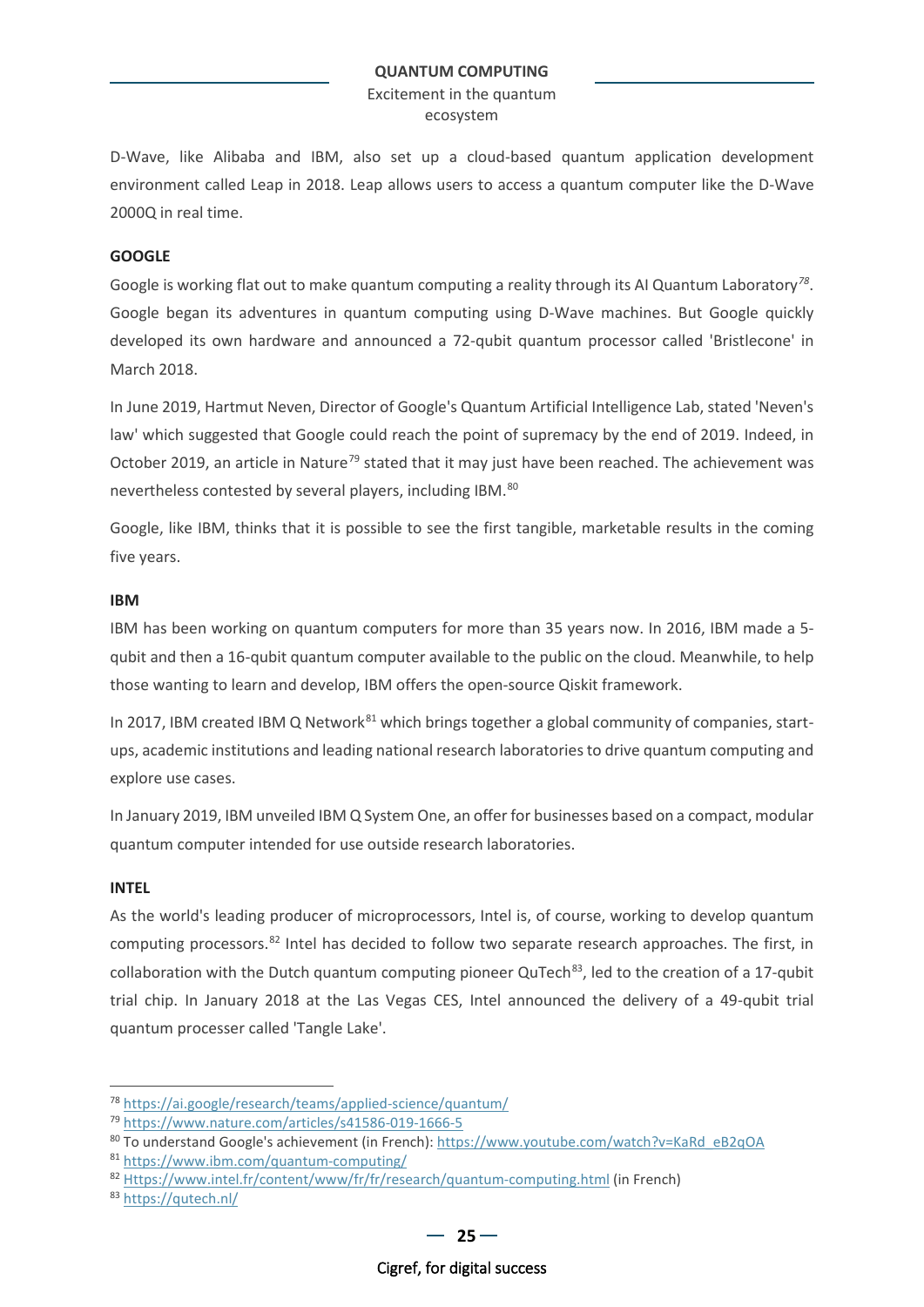Excitement in the quantum ecosystem

Intel's second research approach is internal to the company. It seeks to create processors based on 'spin qubit' technology using Intel's tried-and-true traditional methods for making silicon chips. In June 2018, Intel stated that tests for a 26-spin-qubit chip had started. The quest for mastering the miniaturisation of qubits (spin qubits are 50 nanometres in diameter) allows Intel to envision the manufacture of minuscule quantum processors with thousands or millions of qubits within the next 10 years. Nevertheless, this technology raises doubts over its short-term feasibility, and Intel does not expect a market launch to be possible before 2025.

### **IONQ**

 $I$ onQ $84$  is also a pure player in quantum computing. The technology it uses is based on 'trapped ions'. Its objective is a scalable quantum computer that can support a variety of applications in many industrial sectors.

In November 2019, IonQ announced the creation of Azure Quantum in partnership with Microsoft. Its purpose it to make IonQ's computers available on Microsoft's cloud computing network.

#### **MICROSOFT**

Microsoft has been working on quantum computing<sup>[85](#page-25-1)</sup> since 1997 with Alexei Kitaev, a Russian-American professor of physics at the California Institute of Technology and researcher at Microsoft, who takes inspiration from topology to design a solution to correct qubit errors.

Microsoft's strategy is to develop quantum computers based on topological qubits whose commercial applications seem easier to envision given that they are less subject to errors. According to an article published in Computer Weekly in May 2018<sup>86</sup>, Todd Holmdahl, Microsoft's Corporate Vice President for Quantum, estimated that we could see commercial quantum computers on Azure in just five years.

Microsoft also works with several universities around the world where 'Q station'<sup>[87](#page-25-3)</sup> laboratories have been created. In February 2019, Microsoft also announced the Microsoft Quantum Network to bring together many players to develop a 'quantum economy'.

Microsoft, like IBM and Atos, is interested in coding and made available a free online quantum computing development kit in December 2017. This kit includes a programming language called  $Q\#^{88}$  $Q\#^{88}$  $Q\#^{88}$ as well as a quantum computing simulator.

<span id="page-25-0"></span><sup>84</sup> <https://ionq.com/>

<span id="page-25-1"></span><sup>85</sup> <https://www.microsoft.com/en-us/quantum/>

<span id="page-25-2"></span><sup>86</sup> [https://www.computerweekly.com/news/252440763/Microsoft-predicts-five-year-wait-for-quantum](https://www.computerweekly.com/news/252440763/Microsoft-predicts-five-year-wait-for-quantum-computing-in-Azure)[computing-in-Azure](https://www.computerweekly.com/news/252440763/Microsoft-predicts-five-year-wait-for-quantum-computing-in-Azure)

<span id="page-25-3"></span><sup>87</sup> <https://news.microsoft.com/stories/stationq/>

<span id="page-25-4"></span><sup>88</sup> <https://docs.microsoft.com/en-us/quantum/language/?view=qsharp-preview>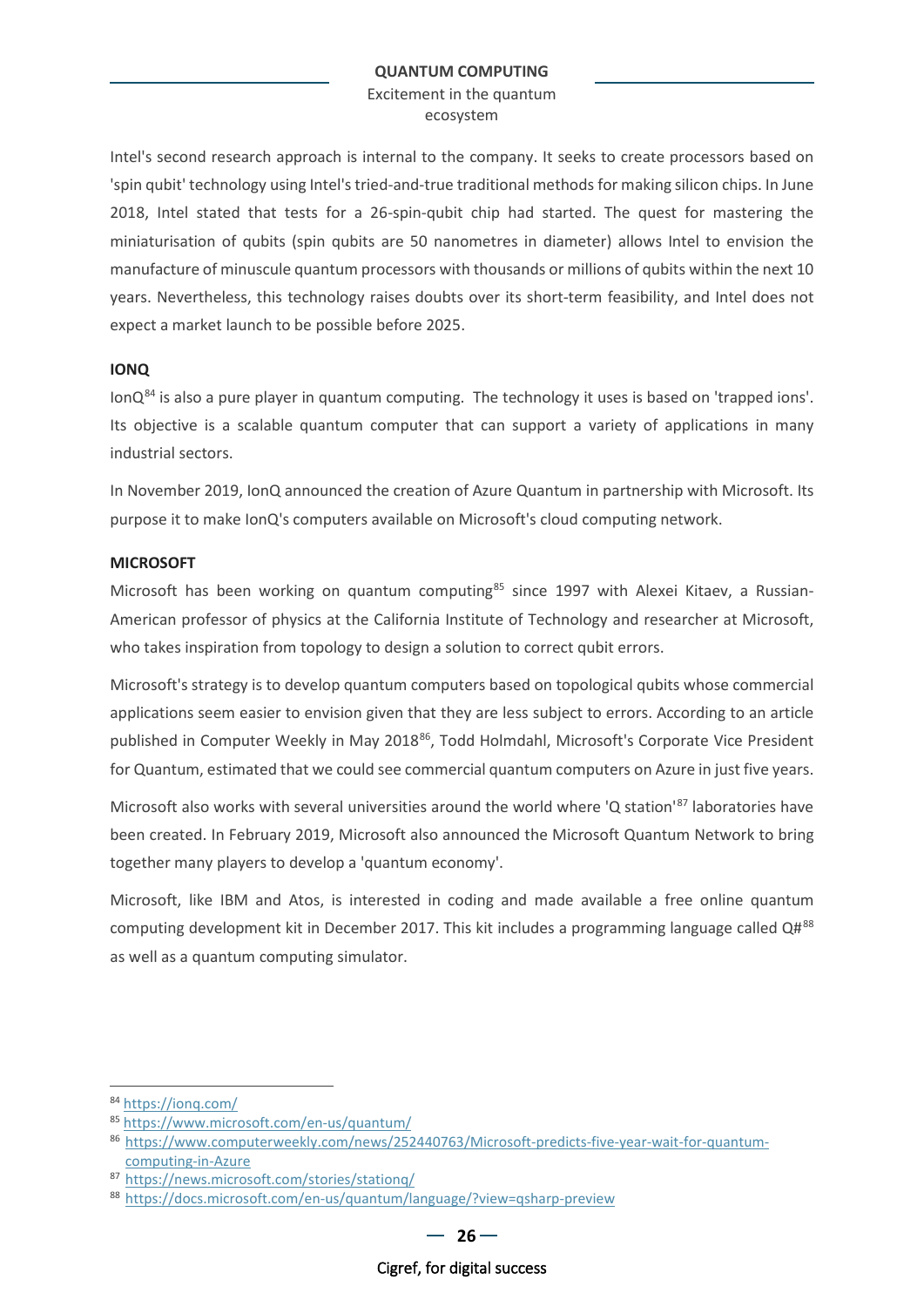Excitement in the quantum ecosystem

### **QUANTUM CIRCUITS**

Quantum Circuit[s89](#page-26-1) is a start-up founded by Robert Schoelkopf, a professor in quantum computing, and his colleagues at Yale University. The company raised 18 million dollars with the ambition of overtaking computing giants in the race to manufacture an operational quantum computer.

### **RIGETTI**

Start-up Rigetti is another pure player in quantum computing. This manufacturer of quantum chips brought a 19-qubit quantum processor (the 19Q) online in its development environment called Forest. In 2017, Rigetti demonstrated with its 19Q that it was possible to significantly advance artificial intelligence by being capable of performing an unsupervised machine learning task.

In 2018, Rigetti, like several of its competitors, put its hybrid quantum computing platform QCS in the cloud.[90](#page-26-2) It also launched a million-dollar contest to demonstrate quantum advantage on its QCS platform.

Rigetti is currently working on developing a new 128-qubit chip planned for 2020.

### **TERATEC**

TERATEC[91](#page-26-3) is a European skills centre created by CEA and industry users to harness and promote digital technologies (supercomputers, simulation, data analytics, machine learning, AI, etc.) in association with scientific research and technology suppliers, large and small, in co-design mode.

Today, TERATEC represents 80 members with a campus in the Essonne area where more than 250 people work and has a major recognized position in Europe.

### <span id="page-26-0"></span>**4.2. Public players in France**

Many public players and French universities are involved in the race towards quantum expertise. In terms of location, these players are mainly located in 4 regions: Ile-de-France, Occitanie, Provence-Alpes-Côte d'Azur and Auvergne-Rhône-Alpes.

In the Ile-de-France region, the **Paris Saclay Quantum Cluster**<sup>[92](#page-26-4)</sup> (led by Pascale Senellart<sup>[93](#page-26-5)</sup> of CNRS), together with the **Paris Saclay University**, brings together some forty research teams working on quantum technologies. The university has also set up several partnerships with **Thalès**, **Atos**, **EDF**, **IBM** and **Air Liquide**.

 $-27-$ 

<span id="page-26-1"></span><sup>89</sup> <https://quantumcircuits.com/>

<span id="page-26-2"></span><sup>90</sup> QCS: Quantum Cloud Services

<span id="page-26-3"></span><sup>91</sup> <http://www.teratec.eu/>

<span id="page-26-4"></span><sup>92</sup> [https://www.universite-paris-saclay.fr/en/research/spotlights/quantum-centre-en-sciences-et-technologies](https://www.universite-paris-saclay.fr/en/research/spotlights/quantum-centre-en-sciences-et-technologies-quantiques/nanotechnologies-and)[quantiques/nanotechnologies-and](https://www.universite-paris-saclay.fr/en/research/spotlights/quantum-centre-en-sciences-et-technologies-quantiques/nanotechnologies-and)

<span id="page-26-5"></span><sup>93</sup> [https://www.universite-paris-saclay.fr/en/news/pascale-senellart-mardon-cutting-edge-second-quantum](https://www.universite-paris-saclay.fr/en/news/pascale-senellart-mardon-cutting-edge-second-quantum-revolution)[revolution](https://www.universite-paris-saclay.fr/en/news/pascale-senellart-mardon-cutting-edge-second-quantum-revolution)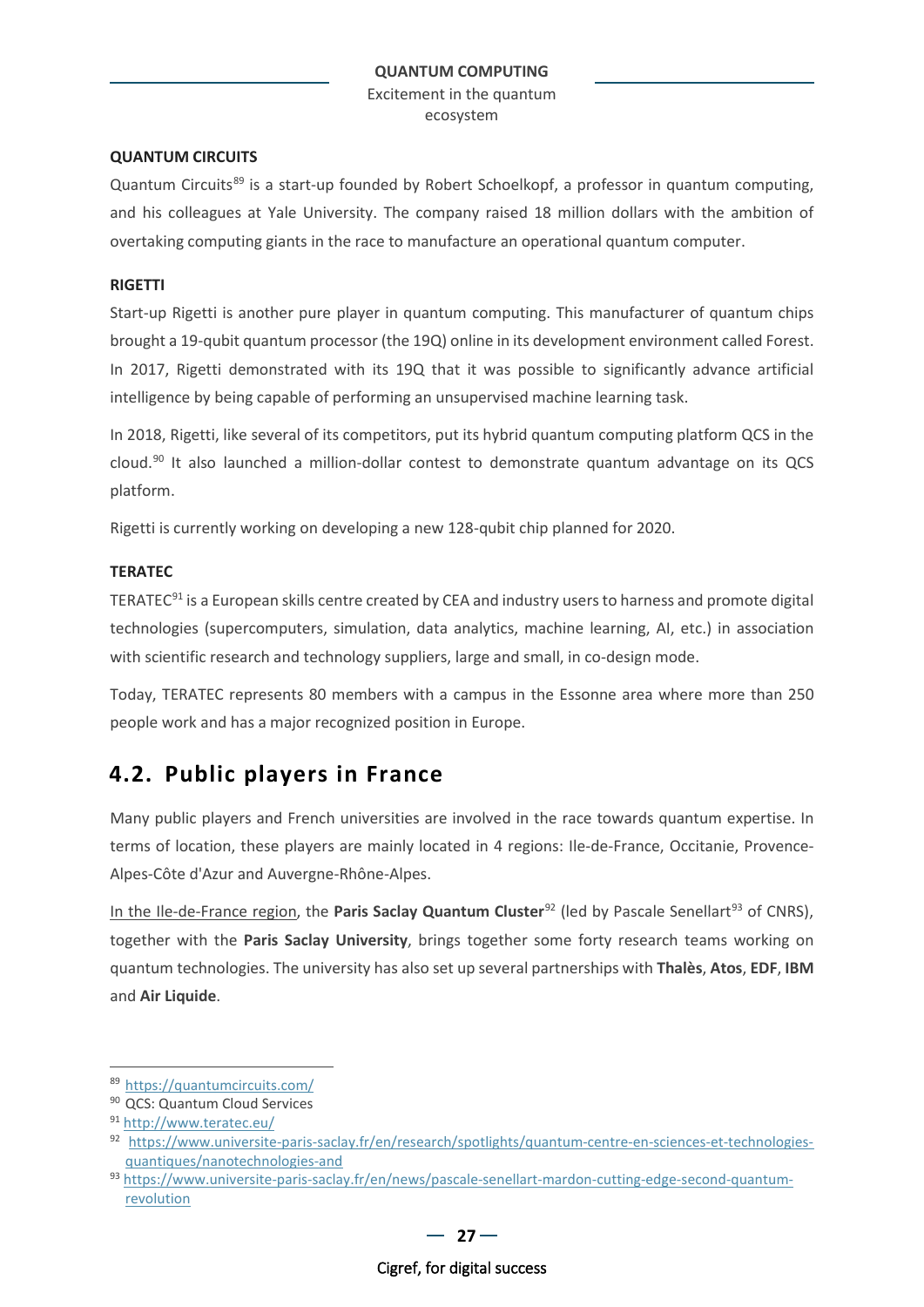An explanation to help understand quantum

**INRIA**[94](#page-27-3) is also a major player in quantum computing in Ile-de-France. With its **QUANTIC** team[95](#page-27-4), INRIA seeks to develop methods and experimental systems that ensure robust processing of quantum information. This work is carried out in collaboration with the **Kastler-Brossel Laboratory** of **ENS** (École Normale Supérieure), **Yale University**, **CEA**, etc.

In the Occitanie region, the quantum field involves a dozen or so **laboratories in Montpellier and Toulouse** working with **CNRS**. Research here is essentially focused on quantum sensors and communications. **IBM** created the first Q Hub in France in cooperation with the **University of Montpellier**.

In Provence-Alpes-Côte d'Azur, with **CNRS**, the **Nice Institute of Physics** (INPHYNI) of **Côte d'Azur University** has developed a research centre on quantum and wave physics. The university is working with **Orange** to set up an experiment in quantum cryptography.

In Auvergne-Rhône-Alpes, **CEA** and **CNRS** are also leading quantum research through several laboratories such as **LETI**[96](#page-27-5), **IRIG**[97](#page-27-6) and **Institut Néel**. [98](#page-27-7)

# <span id="page-27-0"></span>**5. An explanation to help understand quantum**

<span id="page-27-2"></span>Without going into mathematical formulas that are hard to understand for the uninitiated, here are some elements that will help you to at least be aware of the spirit of quantum physics.

### <span id="page-27-1"></span>**5.1. Three basic quantum principles**

Quantum mechanics is based on several rather counter-intuitive principles which, put together, allow it to solve problems much faster than a classical algorithm: the principle of uncertainty (or indeterminacy), the quantum superposition of states and the entanglement phenomenon.

### **THE UNCERTAINTY (OR INDETERMINACY) PRINCIPLE**

At a human scale, nature is deterministic: at a moment **T1**, we can determine an object's position and speed in nature and be able to calculate what its state will be at a moment **T2**.

A quantum system, on the other hand, is nondeterministic. Particles can be represented by either a wave or a wave packet. However, we cannot determine both a particle's speed and its position: if we

<span id="page-27-3"></span><sup>94</sup> *Institut national de recherche en informatique et en automatique*

<span id="page-27-4"></span><sup>95</sup> <https://team.inria.fr/quantic/>

<span id="page-27-5"></span><sup>96</sup> LETI: *Laboratoire d'électronique et de technologie de l'information*: [http://www.leti-cea.com/cea](http://www.leti-cea.com/cea-tech/leti/english)[tech/leti/english](http://www.leti-cea.com/cea-tech/leti/english)

<span id="page-27-6"></span><sup>97</sup> IRIG: *Institut de Recherche Interdisciplinaire de Grenoble*:<http://www.cea.fr/drf/irig/english>

<span id="page-27-7"></span><sup>98</sup> <http://neel.cnrs.fr/?lang=en>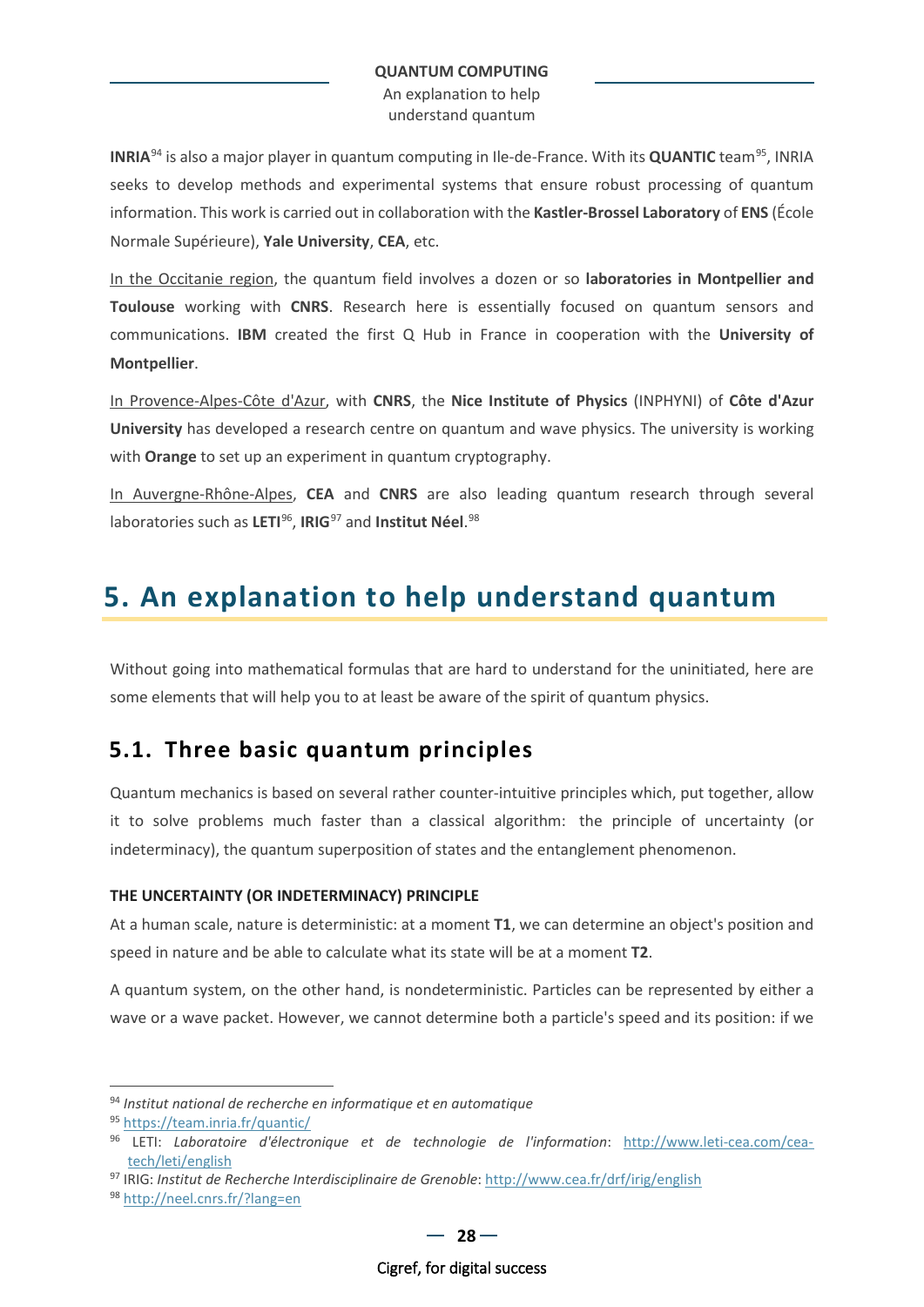An explanation to help understand quantum

represent it as a wave, we can know its speed, but not its position. If we represent it as a wave packet, we can identify the packet's position, but not its speed.

Since its position and speed cannot be measured at the same time in a quantum system, we consider that an object can be 'in several places at the same time' or that it has no location as long as the position is not measured. This is the uncertainty, or indeterminacy principle.

To understand this principle, let's imagine that there is an object that is travelling very fast in a chamber that is completely dark, and we need to take a photo of the object with a flash. Since we don't know where it is, we shoot at random. However, on the photos, either the image is sharp and we can see where the object is, but not its speed, or the image is blurry, and we can no longer see where the object is, but we can calculate its speed by following the length of the object's trail. Thus, it is not possible to know both where the object is and the speed at which it is travelling at the same time. We only have partial information.

### **THE QUANTUM SUPERPOSITION OF STATES**

Classical physics is equipped with a whole set of mathematical equations which allow us to determine an object's state: its position, its speed, its weight, etc. In relation to a given moment, we can measure the characteristics of this object precisely without disturbing it. Observation does not modify its state. Thus, if you know the mass of an object and the force of gravity, you can easily calculate its weight at a given moment.

In the quantum world, we cannot determine these values for particles. But we can approach them probabilistically. For example, a particle can be at X% in a particular state, Y% in another, and Z% in a third, and the number of states can be infinite. In a certain way, a particle can be *more or less* in an 'infinity' of different states 'at the same time'. Describing a quantum system shows several states that coexist at the same time. This is the principle of the superposition of states.

When we take a measurement, we get a probabilistic result. And if we take the same measurement over n identical particles, it is the convergence of each of their probabilistic results that give us an acceptable result.

To understand this principle, let's imagine a carpenter<sup>[99](#page-28-0)</sup> who wants to take a piece of wood and craft a guitar, a chair, or any other object they might imagine. The possibilities are infinite. They exist, but as potentialities: there is a probability, according to various factors (the market, customers,

<span id="page-28-0"></span><sup>99</sup> An example inspired by the article (in French) [https://www.gbnews.ch/ordinateur-quantique-2-le-principe-de](https://www.gbnews.ch/ordinateur-quantique-2-le-principe-de-superposition/)[superposition/](https://www.gbnews.ch/ordinateur-quantique-2-le-principe-de-superposition/)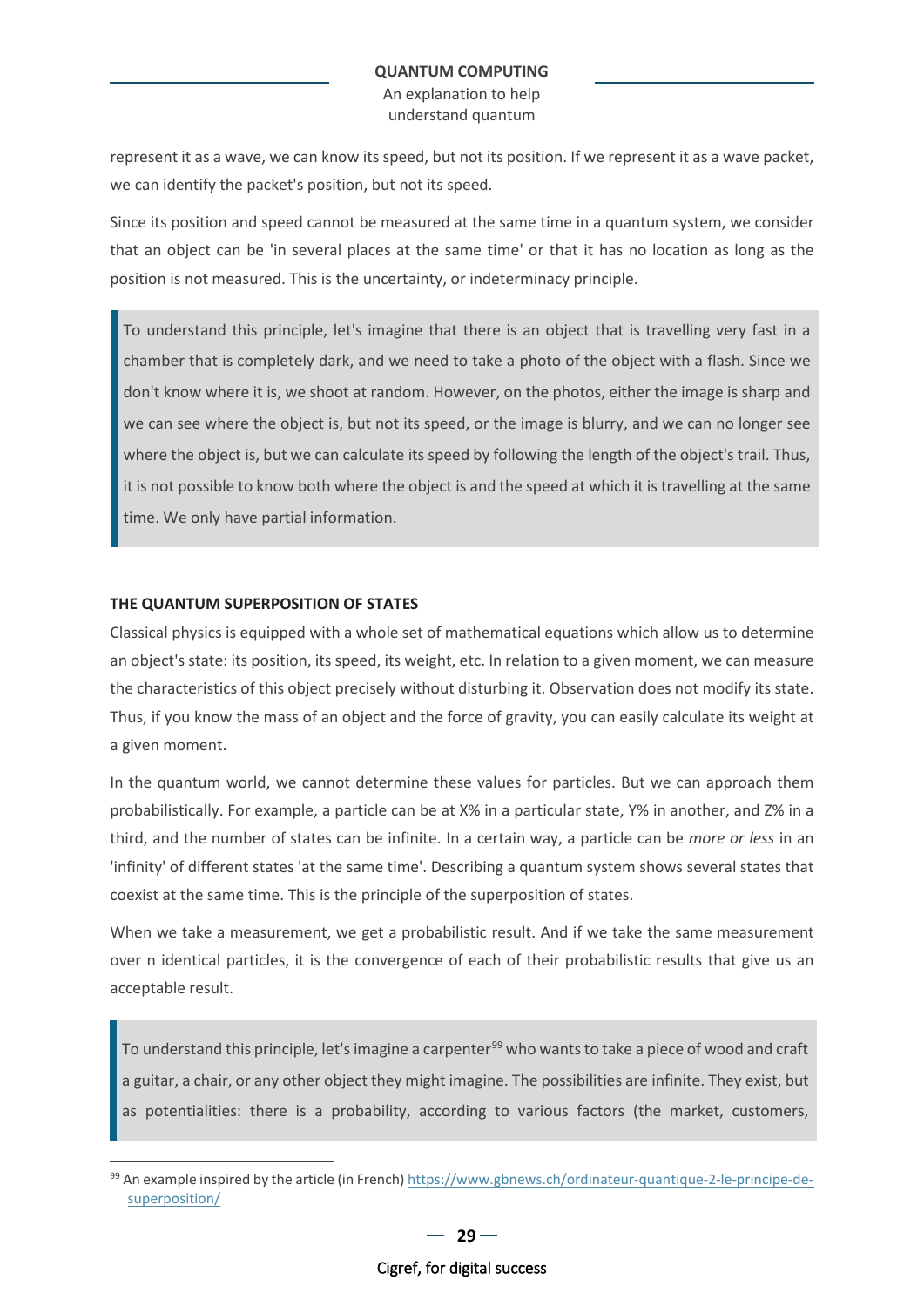An explanation to help understand quantum

humidity, type of wood, etc.), that the carpenter will make one object, or another, or a yet another. The piece of wood itself superposes all of these possibilities. But once the piece of wood has been worked, only one object is created, and all the other possibilities of creation disappear.

If we repeat the process n times, the convergence of objects made can allow us to say that this carpenter is specialised in making guitars, chairs, or some other object.

### **THE ENTANGLEMENT PHENOMENON**

This third principle of quantum mechanics indicates that it is possible to create a linked system composed of several particles whose states depend on each other, regardless of the distance between them (this is what Albert Einstein did not want to believe).

In this linked system, each particle's behaviour is not individual: they behave collectively. Measuring data on one of the system's particles immediately affects the others, wherever they are. We say that these particles are entangled; this is the principle of entanglement.

Once the information carried by one of the system's particles is known (measured), it is set on (or passed to) all the other particles in the system, and we can no longer change it.

To understand this principle, let's imagine that we cut a shirt into two halves (left and right). We blindly place each half of the shirt into one of two different boxes. These two boxes are sent to two different places, New York and Tokyo, for example. Once it arrives in Tokyo, the box is opened, containing the left half of the shirt. We instantly know that the right half is in New York, even without opening the box in New York. The information about New York is 'instantly propagated' to Tokyo. Similarly, our contact in Tokyo, without opening their box, could call their contact in New York and ask them to open their box: the New York contact, by observing the content within, can immediately transfer the information about the box in Tokyo without Tokyo having to open it. So, there is a sort of immediate link between the two boxes concerning the information about their content, a sort of implicit collaboration between the two boxes.

### <span id="page-29-0"></span>**5.2. Qubits: the basic unit of quantum computing**

### **BITS VS. QUBITS / DETERMINISM VS. PROBABILISM**

As everyone knows, bits are the basic unit for storing data in classical computing. Generally, this corresponds to creating an electric charge that expresses the flow of current, either possible or not. If the current flows, the bit is 1; if the current does not, the bit is 0. So when reading a bit, there can be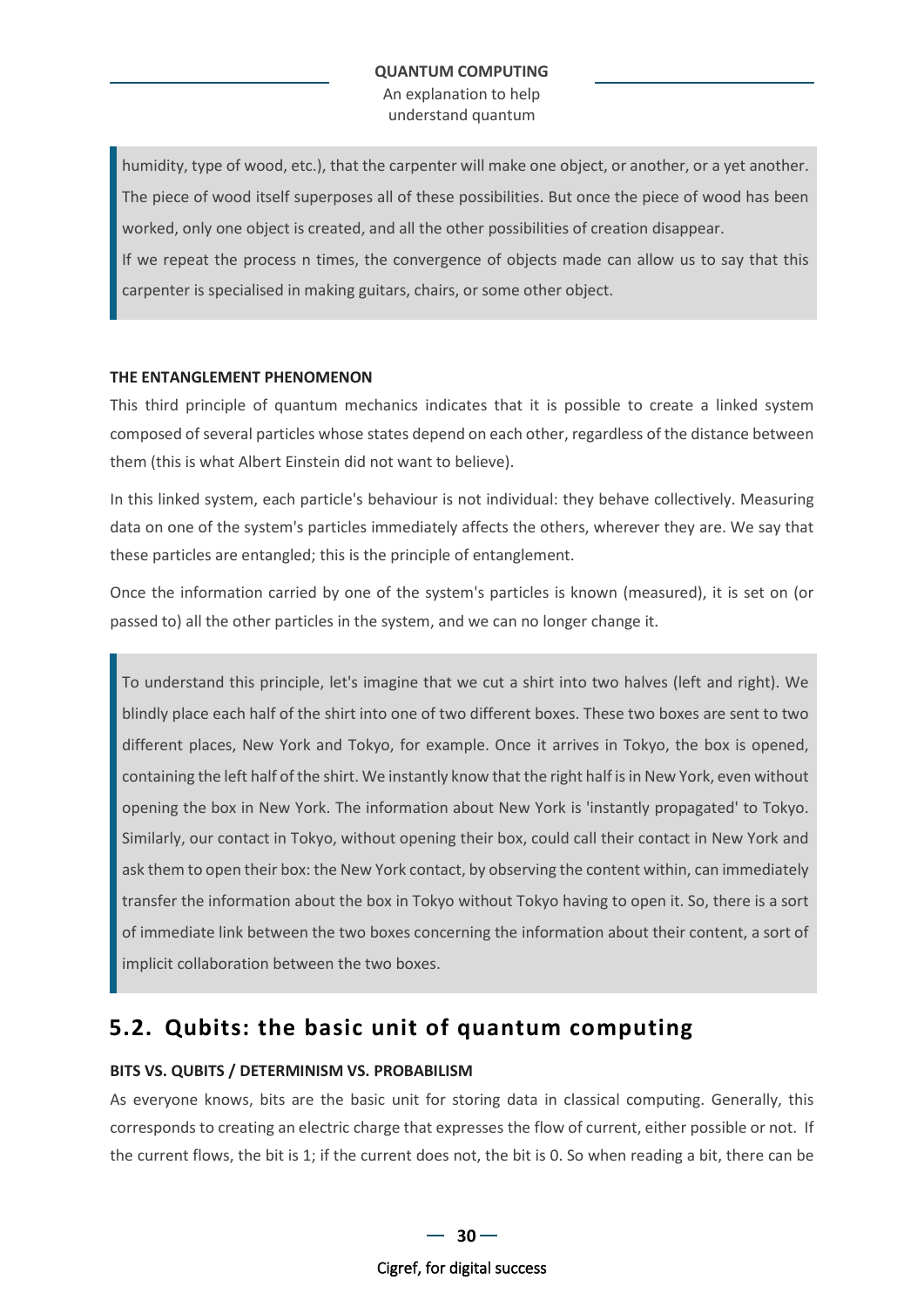An explanation to help understand quantum

one of two values: 0 or 1. This reading is deterministic: if we repeat it several times, we will always obtain the same result.

In quantum computing, the basic unit of data storage is the qubit. We can represent a qubit's state by a point on a sphere (which we call the Bloch sphere $93$ ). This sphere covers the states that a particle can have: base or excited. Let's imagine that the sphere's 'north pole' is its base state (written|0>), and its 'south pole' is its excited state (written|1>). Between the two, there is an infinite number of possible points: a qubit can therefore have as many quantum states as





there are points on a sphere. It can be 'more or less' 0 AND 'more or less' 1; in other words, it can be both in state 0 and in state 1 but in proportions that are variable. Reading it is probabilistic.

All these intermediary states are represented by what we call vectors.<sup>[100](#page-30-0)</sup> Between the moment when the qubit is initialised at 0 and the final moment when we read its output value (0 or 1), the information can be handled through what can take an infinity of superposed states. In the end, when we read the qubit's value, we get either a 0 or a 1 but with a probabilistic feedback that depends on the parameters of the qubit state's vector. Therefore, the qubit's mathematical value comes into play during, and only during, processing. Not at the start nor at the end of processing

So, while a classical computer will run N combinations or instructions sequentially and will only provide a result at the end of the chain of instructions, a qubit's superposition of states gives us a system with  $2^N$  simultaneous combinations that will produce an immediate solution when it is measured, providing unleashed computing power.

The entanglement principle allows several qubits to be synchronised in two different places or to make copies. And if we take a measurement on one, such as reading the information it carries, all the entangled qubits are affected immediately.

### **ERRORS, NOISE, AND QUANTUM DECOHERENCE**

The technologies implemented in classical computers are currently sufficiently powerful to create data, send it, copy it, regenerate it, store it, etc. Of course, classical electronic components produce errors, but today, with very few resources (memory, CPU), it is possible to correct them to achieve a 100% reliability rate.

We are not there yet with quantum technologies. They are extremely sensitive to interactions with their environment (what we call 'noise'), and qubits tend to lose their quantum states very quickly

<span id="page-30-0"></span><sup>100</sup> <https://www.frenchweb.fr/comprendre-linformatique-quantique-qubits/330991> (in French)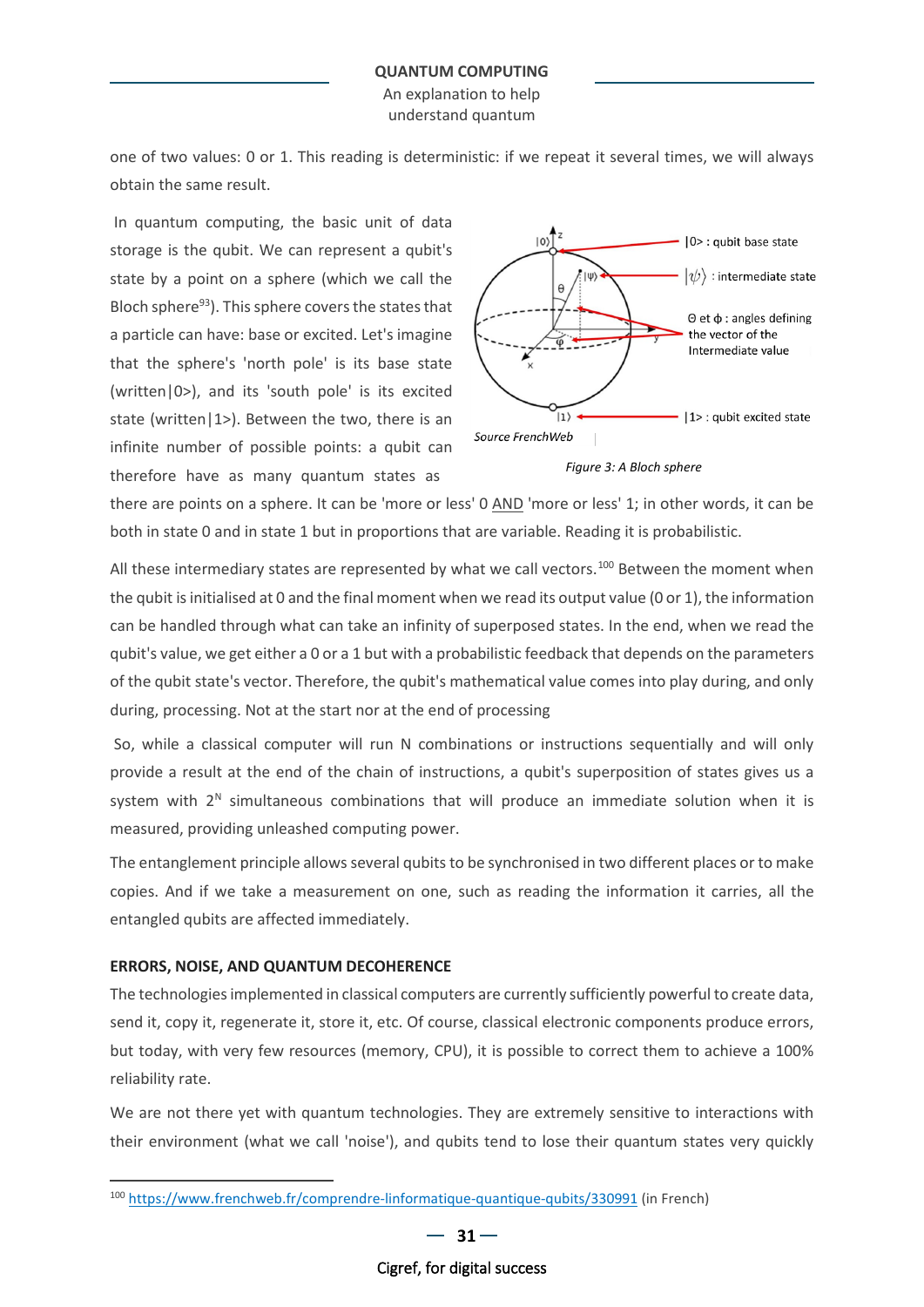An explanation to help understand quantum

(superposition of states, entanglement, etc.). This is what we call decoherence. And, if decoherence intervenes before the end of a quantum algorithm's run, this makes it essentially unusable.

There are several strategies to try to solve this problem:

- Either execute error correction codes. But these themselves require qubits to run. In the end, this implies being able to create and maintain coherence among a significant number of qubits (those that run the algorithm and those that correct errors), and it is currently difficult to generate a consequential number of qubits (several hundred). This entails only being able to execute short algorithms that require little code.
- Or adjust the computers to the algorithms (depending on the technology used, the qubits are more or less sensitive to certain types of noise). But, in this case, the computer becomes dedicated to a type of algorithm which must nevertheless be optimised. Teams are currently working to implement a learning-based approach to translate a quantum circuit into an algorithmic equivalent that is extremely short and suitable for a specific quantum computer.

### <span id="page-31-0"></span>**5.3. The main types of quantum computers**

### **QUANTUM-INSPIRED ANALOGUE COMPUTERS**

There are 'classical' systems that can use quantum effects to solve or emulate a specific problem. They have 'limited' programmability but are faster than computers that use conventional algorithms. However, one question remains: do these software simulations on non-quantum computers obtain the same results?

### **NOISY INTERMEDIATE-SCALE QUANTUM (NISQ) COMPUTERS**

These are quantum systems that are not fault-tolerant. They are not precise enough, but they do demonstrate that it works, that the algorithms are valid. They are built to demonstrate useful applications by interacting with a classical information system, for example in chemistry or to perform optimisation. Today, many start-ups are working on this concept, in particular with hybrid quantum/classical algorithms. To be truly effective, they should have between 1,000 and 5,000 qubits.

### **FAULT-TOLERANT UNIVERSAL QUANTUM COMPUTERS**

These computers are the holy grail in quantum computer science. They should be able to execute useful quantum algorithms and exponentially increase computing speed over classical algorithms. However, to implement a quantum error correction rate that is effective, these computers would need between 1 and 5 million qubits.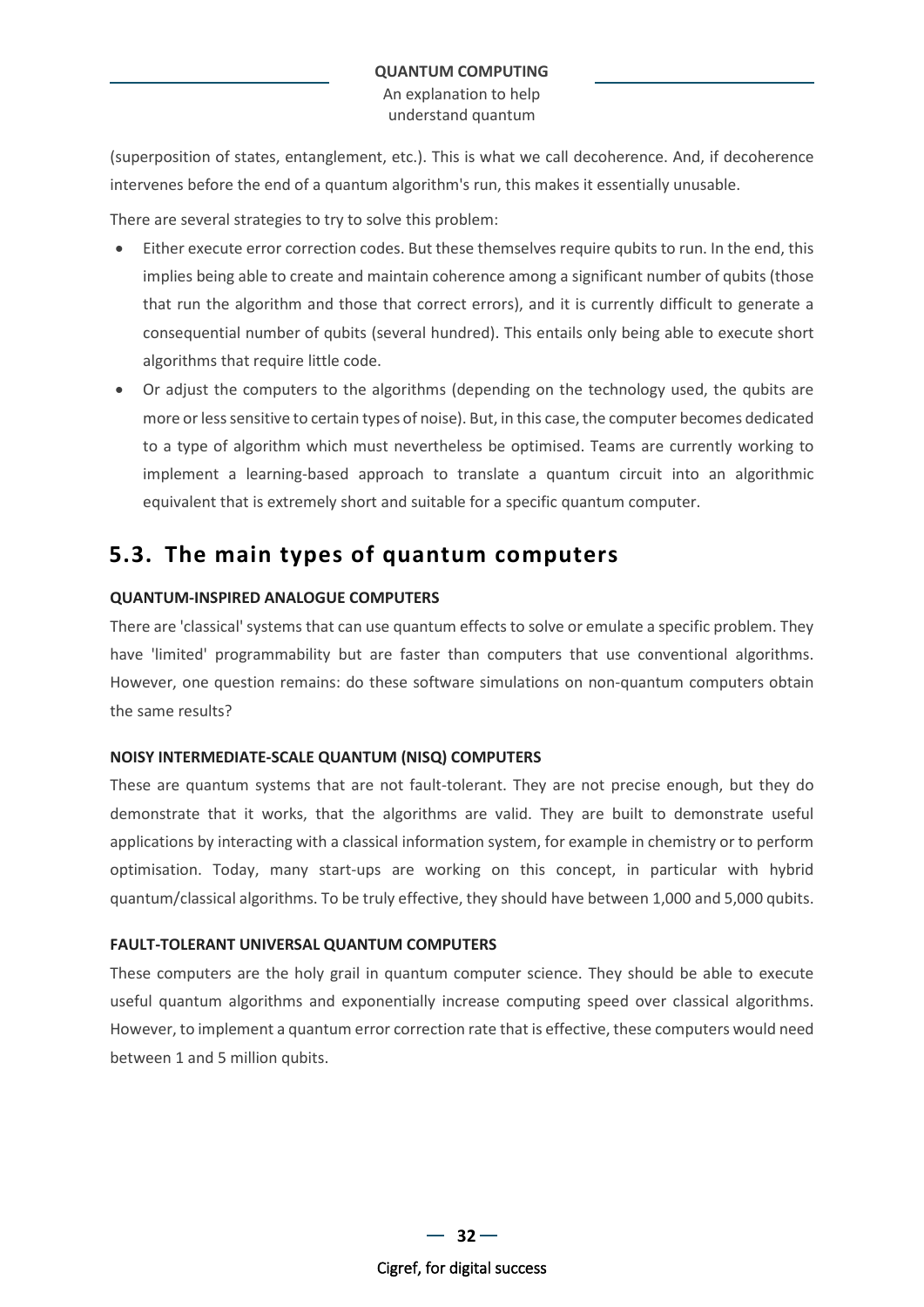## <span id="page-32-0"></span>**5.4. Mature technologies and those still in the research stage**

Producing stable qubits is essential to being able to carry out operations and run algorithms in a complete manner. While the theory of quantum mechanics has been there since the early 20th century, the quantum technologies that produce the qubits that could be the basic building blocks of quantum computers are very recent and, above all, diverse. But, while these technologies can produce qubits in different ways, the approaches do not all have the same maturity, or involve constraints that impact their effectiveness or narrow their possible use cases.

### **SUPERCONDUCTING CIRCUITS**

Technologies based on superconducting circuits seem to be the most advanced. They can create extremely fast qubits, and assembling them is just as fast. Nevertheless, the low coherence time and the significant qubit error rate are their main flaws. Furthermore, miniaturising a system is not easy, at least for the moment.

Among the pioneers, we can count the French researchers at the CEA who created the first superconducting qubit in 2002. To date, IBM, Intel, Google, Rigetti, D-Wave, INRIA and other players are working on superconducting circuits.

#### **TRAPPED IONS**

Technologies based on trapped ions (kept under vacuum and suspended by electrostatic suspension) are also extremely interesting for other reasons: the qubits they produce are of very good quality. Even if they are rather slow and exceeding one hundred qubits is complicated, they are significantly isolated from their environment, so the noise (which generates errors) is very low. Furthermore, they can be entangled in an effective way. Finally, using lasers, it is easy to prepare and measure entangled quantum superpositions made with a small number of ions. But the system is still hard to miniaturise.

There are no teams in France working on trapped ions. In the USA, the start-up IonQ from the University of Maryland is the key player working on this subject with the University of Innsbruck in Austria and its spin-off AQT. IonQ recently created 80 qubits stored in trapped ions and demonstrated quantum advantage.[101](#page-32-1)

<span id="page-32-1"></span><sup>&</sup>lt;sup>101</sup> See the paragraph 'Reaching the quantum advantage' in chapte[r 3.1.](#page-10-1) [Technological challenges](#page-10-1)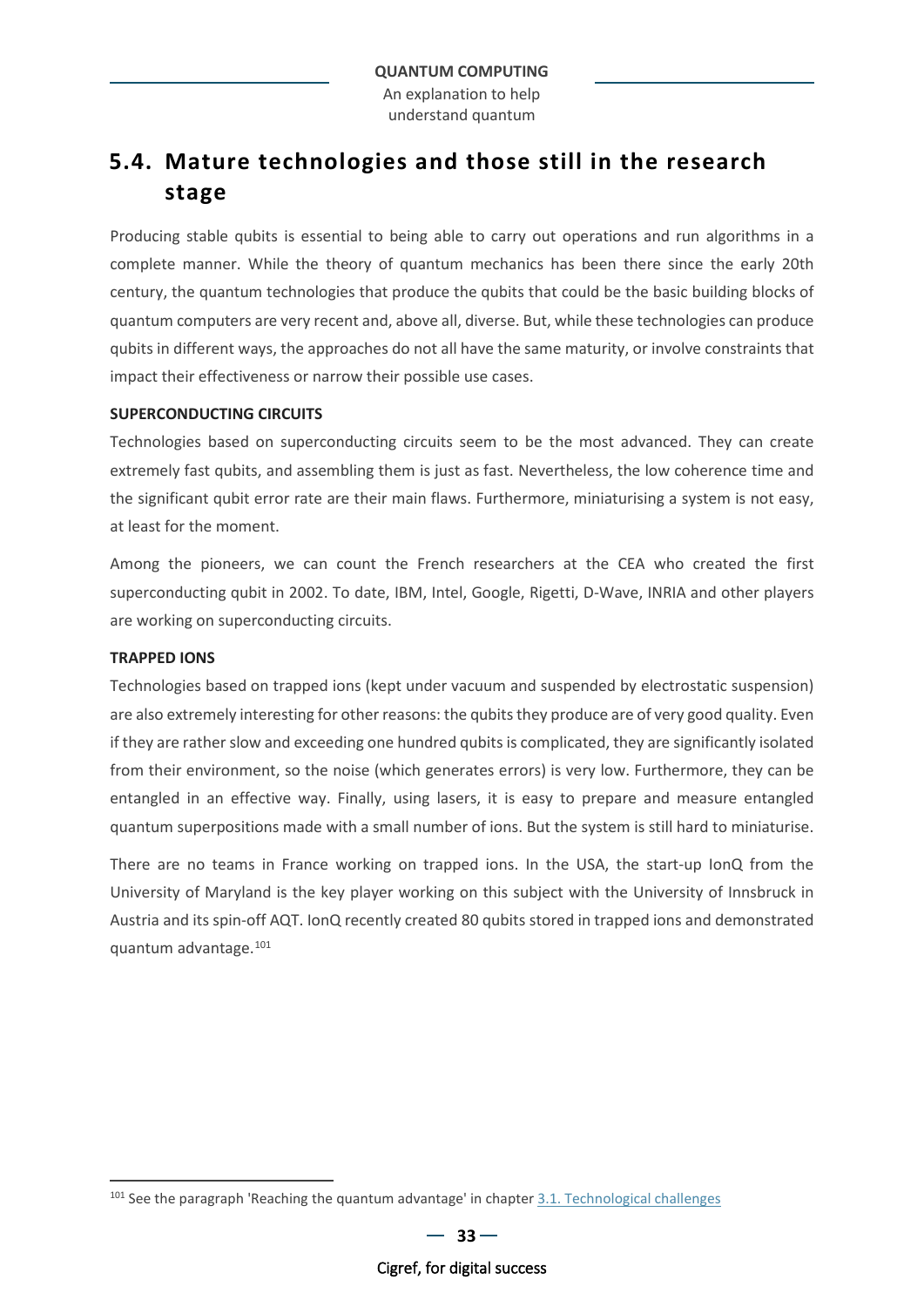An explanation to help understand quantum

### **ELECTRON SPIN SILICON QUBITS (OR QUANTUM DOTS OR CMOS, DEPENDING ON THE NAME)**

This is the path chosen by Intel and CEA at Leti and in collaboration with CNRS. Several other players are following suit: Princeton University, UNSW in Australia, CEA-Leti and CNRS in France, and Quantum Motion Technologies in the UK.

### **NV CENTRES**

This technology uses defects in diamond crystals. Qubits are difficult to manufacture in a reproducible way, and entanglement is difficult to implement. This is the path chosen by Quantum Diamond Technologies. The universities of Delft, Stuttgart, Harvard, Chicago and Hefi are working on this technology.

### **MAJORANA FERMIONS**

These are topological qubits that use a singular type of particle, the Majorana fermion, both a particle and an antiparticle that possesses a quantum state intrinsically. While currently uncertain since the existence of Majorana particles has not yet been proven, this technology would have the benefit of being able to create very stable, resistant qubits, two key criteria for effective quantum computers. This is the path chosen by Microsoft and Bell Labs. The Universities of Delft, Maryland, California (Santa Barbara) and the Niels Bohr Institute are also working on this technology.

### **QUANTUM PHOTONICS**

In the 1980s, Alain Aspect and his team demonstrated the reality of non-local quantum correlations using pairs of photons. This technology relies on the entanglement of photons, the keys to securing communications over long distances.

Quantum photonics is a very promising technology for quantum computing that allows us to overcome the problems of decoherence, perform computations at room temperature, and rely on techniques of classical optical technologies to create processors on a wide scale. Paris Saclay University as well as Côte d'Azur University with the INPHYNI are working on these optical quantum technologies.

 $-34-$